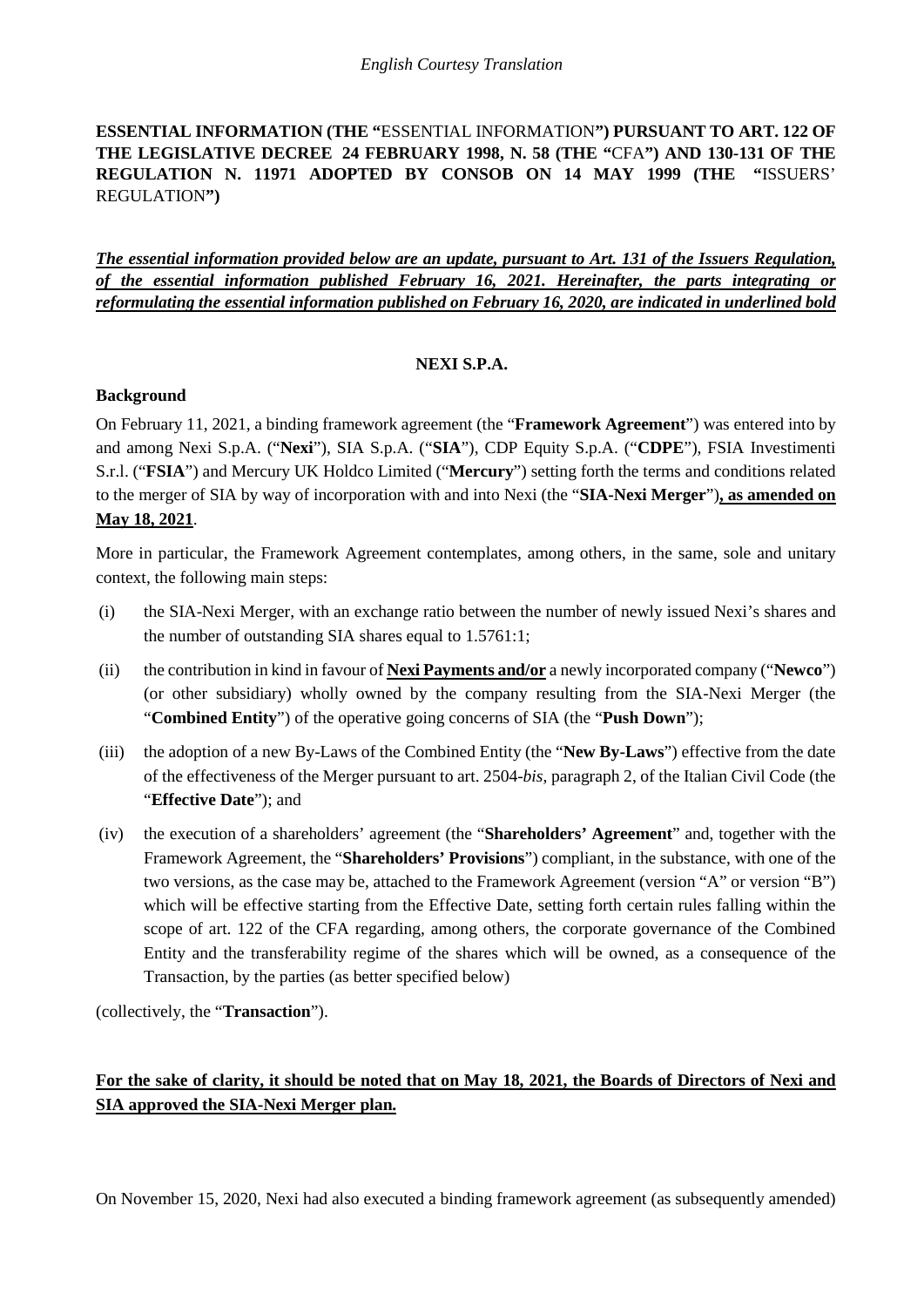(the "**Nets Framework Agreement**") containing terms and conditions of the cross border merger by way of incorporation of Nets TopCo 2 S.à r.l., a company established under Luxembourg law, with registered office at boulevard F.W. Raiffeisen, L 2411, Luxembourg, Grand Duchy of Luxembourg, number of registration with the Luxembourg Trade and Companies Register B218549 ("Nets") in Nexi (the "Nets-Nexi Merger" and, jointly with the SIA-Nexi Merger, the "**Mergers**"). On the same date, Evergood H&F Lux S.à r.l. (the "**H&F Investor**"), AB Europe (Luxembourg) Investment S.à r.l, ("**AB Europe**"), Eagle (AIBC) & CY SCA ("**Eagle SCA**" and, together with AB Europe, the "**AB Investors**"; the AB Investors, together with the H&F Investor, the "**Nets Investors**") and Mercury UK Holdco Limited ("**Mercury**") entered into a shareholders' agreement, governed by English law, aimed at, *inter alia*, regulating, in the context of the Nets-Nexi Merger, the governance of Nexi and the limitation to the transferability of the Nexi's shares, as already made public pursuant to the applicable laws and regulations (the "**Nets Shareholders' Agreement**").

In light of the above and taking into account the possible changes to the Combined Entity's shareholding, also in relation to the timeline of effectiveness of the Mergers (please see *infra*), as anticipated, two different versions of the Shareholders' Agreement (both attached to the Framework Agreement **as amended on May 18, 2021**) have been prepared: (i) the version "A", which will be executed by CDPE, FSIA, Mercury and the Nets Investors, if on the Effective Date the Nets-Nexi Merger has already occurred, as expected (the "**A Agreement**"), and (ii) the version "B", which will be executed only by CDPE, FSIA and Mercury, if on the Effective Date the Nets-Nexi Merger has not occurred yet (the "**B Agreement**"). It remains in any case understood that, should the Nets-Nexi Merger occur at any time after the Effective Date, CDPE, FSIA and Mercury will mutually terminate the B Agreement already executed and enter into the A Agreement also with the Nets Investors, in the form previously agreed and attached to the Framework Agreement.

For the sake of clarity, please note that on February 11, 2021 the Nets Investors signed a commitment letter, whereby they undertook to execute the A Agreement upon the occurrence of the Nets-Nexi Merger, if it does occur.

Finally, please consider that, in light of the impact of the Nets-Nexi Merger on the ownership structure of Nexi, the Framework Agreement contemplates the possibility, granted to CDPE only, to procure that – for the purpose of neutralizing or mitigating the dilutive effect on its perspective equity stake in the Combined Entity, as a consequence of the consummation of the Nets-Nexi Merger (if it is completed before completion of the SIA-Nexi Merger) – the extraordinary shareholders' meeting of SIA resolves on a share capital increase to be offered in option to all shareholders of SIA (the "**SIA Capital Increase**") for a maximum amount that would allow same shareholders of SIA, should the SIA Capital Increase be subscribed and paid-in in full, to hold at closing an aggregate equity stake representing a percentage not higher than 30.08% of the share capital of the Combined Entity; it being understood that in any case, as a consequence of the subscription of the SIA Capital Increase by CDPE and FSIA, these latter cannot, jointly, hold an aggregate equity stake representing a percentage higher than 25.0005% of the Combined Entity's share capital. The subscription price of the SIA Capital Increase will be determined by the Board of Directors of SIA with the support of an independent financial advisor, on the basis of an *ad hoc* formula agreed in the Framework Agreement linked to the market value of Nexi's shares, calculated with the methodologies of the volume weighted average market price.

Pursuant to art. 93 of the CFA, Mercury currently controls Nexi, holding, on the date of this Essential Information, no. **123,705,415** ordinary shares with voting rights representing approximately **19.705**% of the outstanding share capital of Nexi. The Shareholders' Provisions do not grant to any person, individually, the possibility to exercise the control on Nexi / the Combined Entity pursuant to art. 93 of the CFA.

### **1. Type of shareholders' agreement**

The Framework Agreement contains, among others, certain provisions falling within the scope of art. 122,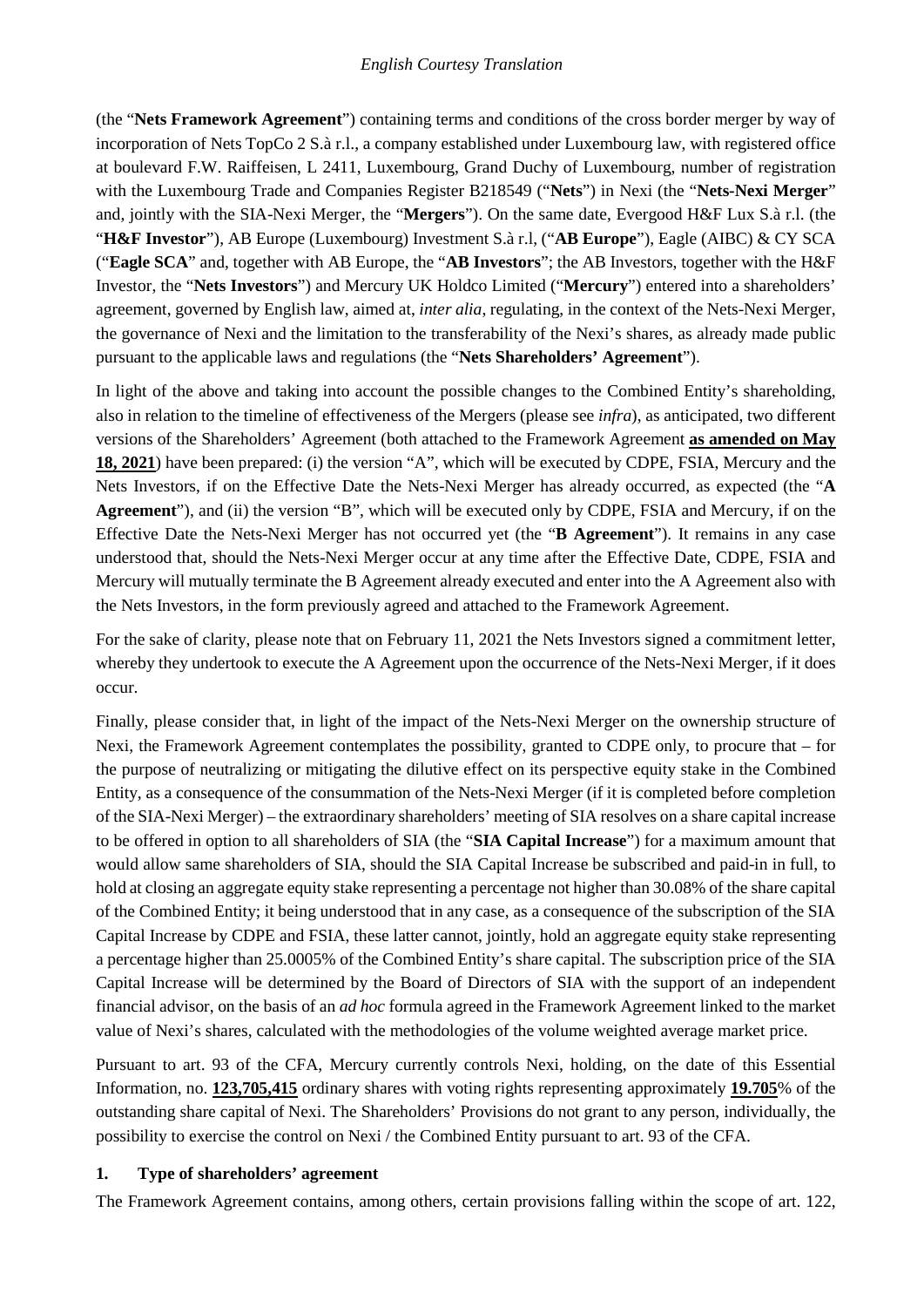paragraphs 1 and 5, let. b), of the CFA, which are described in this Essential Information.

The Shareholders' Agreement contains provisions falling within scope of art. 122, paragraphs 1 and 5, let. a), b), c) and d) of the CFA, which are also described in this Essential Information.

## **2. Company whose financial instruments are object of the Shareholders' Provisions**

The company whose financial instruments are object of the Shareholders' Provisions is Nexi S.p.A., a company with registered office at Corso Sempione no. 55, Milan, number of registration with the Companies' Register of Milan, Monza Brianza, Lodi and Tax Code 09489670969 and VAT number 10542790968, whose ordinary shares are admitted to negotiation on the "*Mercato Telematico Azionario*" organised and managed by Borsa Italiana S.p.A.

In particular, the Shareholders' Provisions refer to all shares of Nexi held by Mercury, currently equal to no. **123,705,415** and representing approximately **19,705**% of the current share capital of Nexi, over which, as of the date of this Essential Information, Mercury exercises control pursuant to article 93 of the CFA.

Moreover, please note that, at the Effective Date, CDPE and FSIA will come to hold a participation not higher than 25.0005% of the Combined Entity's share capital, and Mercury will continue to hold no. **123,705,415**  shares, subject to dilution in terms of percentage of participation as a consequence of the effectiveness of the SIA-Nexi Merger. In addition, if the Nets-Nexi Merger is perfected before the Effective Date, as a consequence of the execution of A Agreement and limitedly to same, Nexi's shares which will be held by the Nets Investors after, and as a result of, the closing of the Nets-Nexi Merger, will be object of A Agreement.

# **In this regard, it should be noted, for the sake of completeness, that as of the date of this communication, with reference to the SIA-Nexi Merger, the following three different scenarios (as described below), may occur, namely:**

- *(i)* **that the completion of the SIA-Nexi Merger would take place after the effective date of the Nets-Nexi Merger and following the subscription and paying-in of the SIA Capital Increase for a maximum amount such as to allow CDPE and FSIA, in the event of full subscription of the SIA Capital Increase without the other minority shareholders of SIA subscribing to the SIA Capital**  Increase, pro-rata, to hold at the date of closing an aggregate shareholding representing a **percentage not exceeding 25.0005% of the share capital of the Resulting Entity (the "**Scenario A**");**
- *(ii)* **that the completion of the SIA-Nexi Merger takes place after the effective date of the Nets-Nexi Merger, and CDPE elects not to call for the SIA Capital Increase (the "**Scenario B**");**
- *(iii)* or that the completion of the SIA-Nexi Merger takes place prior to the effective date of, or in **the absence of, the Nets-Nexi Merger (the "**Scenario C**").**

**In view of the above, the following tables show the percentages of shareholdings which will be held in the Combined Entity's corporate capital by each of the Parties following the completion of the SIA-**Nexi Merger on a pro forma basis, on the basis of the currently available information<sup>[1](#page-2-0)</sup>, respectively,

<span id="page-2-0"></span>**<sup>1</sup> The calculation is based on the exchange ratio envisaged in the Nets-Nexi Merger plan and on the exchange ratio envisaged in the SIA-Nexi Merger plan and on the assumptions that: (i)**  <u>the shareholdings in Nexi remain unchanged until that date, (ii) the shareholdings of the Nets shareholders in Nets Topco 2 S.à r.l. do not change prior to the effectiveness of the Nets-Nexi Merger, (iii) the shareholding</u> **earn-out mechanisms provided for in the framework agreement governing the Nets-Nexi Merger (which have been disclosed to Consob and to the market pursuant to Article 122 CFA). In**  addition, an estimate of Nexi's shareholding is also provided for Scenario A (i.e. the Scenario under which, following the completion of the Nets-Nexi Merger and prior to the completion of <u>the SIA-Nexi Merger, CDPE elects to call for the SIA Capital Increase and CDPE (individually or jointly with FSIA) subscribes the SIA Capital Increase in full to the maximum extent<br>contemplated by the Framework Agreement,</u> **increase on a pro rata basis.**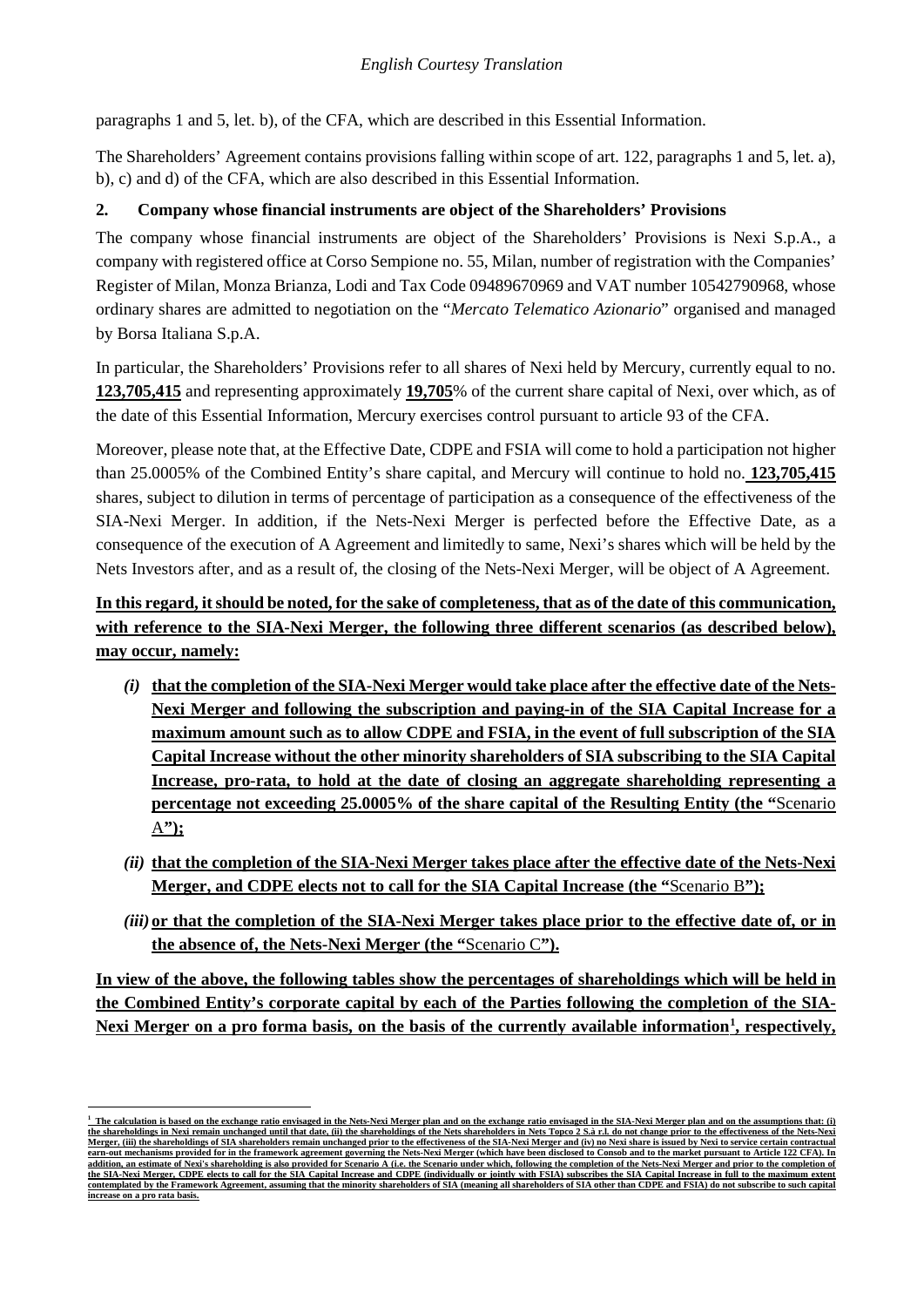#### **under Scenario A and Scenario B[2](#page-3-0) .**

| <b>Shareholders</b>                        | Scenario A and related % on share capital |
|--------------------------------------------|-------------------------------------------|
| <b>CDPE and FSIA</b>                       | $25.0\%$ (**)                             |
| Mercury UK Holdco Ltd.                     | $8.6\%$                                   |
| Evergood H&F Lux S.à r.l.                  | 18%                                       |
| AB Europe (Luxembourg) Investment S.à r.l. | 3.6%                                      |
| Eagle (AIBC) & CY SCA                      | 5.5%                                      |
| <b>Total</b>                               | 60.7%                                     |

**Total 60.7% (\*\*) This aggregate picture is provided because the shareholding is held by Cassa Depositi e Prestiti S.p.A. indirectly, through CDPE and FSIA.**

| <b>Shareholders</b>                        | Scenario B and related % on share capital |
|--------------------------------------------|-------------------------------------------|
| <b>CDPE</b> and FSIA                       | 17.2% $(**)$ , of which:                  |
|                                            | 5.3% of CDPE e                            |
|                                            | $11.9\%$ of FSIA                          |
| Mercury UK Holdco Ltd.                     | 9.5%                                      |
| Evergood H&F Lux S.à r.l.                  | 19.9%                                     |
| AB Europe (Luxembourg) Investment S.à r.l. | 4%                                        |
| Eagle (AIBC) & CY SCA                      | 6%                                        |
| Total                                      | 56.6%                                     |

**Total 56.6% (\*\*) This aggregate picture is provided because the shareholding is held by Cassa Depositi e Prestiti S.p.A. indirectly, through CDPE and FSIA.**

**The tables below show the percentages of shares that will be held by the Parties in the Combined Entity following the completion of the Nets-Nexi Merger and the SIA-Nexi Merger on a pro forma basis, estimated on the basis of the same assumptions set out in the table immediately above (except for the Nexi's shares that will issued on the basis of the earn-out mechanisms provided for in the framework agreement governing the Nets-Nexi Merger, which has been disclosed to Consob and to the market pursuant to Article 122 of the CFA, and that are computed below as if they will be issued up to the relevant maximum amount), respectively, in Scenario A and Scenario B.**

| <b>Shareholders</b>                        | Scenario A and related % on share capital |
|--------------------------------------------|-------------------------------------------|
| <b>CDPE</b> and FSIA                       | $25.0\%$ (**)                             |
| Mercury UK Holdco Ltd.                     | 8.1%                                      |
| Evergood H&F Lux S.à r.l.                  | 19.7%                                     |
| AB Europe (Luxembourg) Investment S.à r.l. | 4%                                        |
| Eagle (AIBC) & CY SCA                      | 6%                                        |
| <b>Total</b>                               | 62.8%                                     |

**(\*\*) This aggregate picture is provided because the shareholding is held by Cassa Depositi e Prestiti S.p.A. indirectly, through CDPE and FSIA.**

| <b>Shareholders</b>                        | Scenario B and related % on share capital |
|--------------------------------------------|-------------------------------------------|
| <b>CDPE</b> and FSIA                       | 16.4% $(**)$ , of which:                  |
|                                            | $5.1\%$ of CDPE e                         |
|                                            | $11.3\%$ of FSIA                          |
| Mercury UK Holdco Ltd.                     | 9%                                        |
| Evergood H&F Lux S.à r.l.                  | 21.9%                                     |
| AB Europe (Luxembourg) Investment S.à r.l. | 4.4%                                      |
| Eagle (AIBC) & CY SCA                      | $6.7\%$                                   |
| Total                                      | 58.4%                                     |

**Total 58.4% (\*\*) This aggregate picture is provided because the shareholding is held by Cassa Depositi e Prestiti S.p.A. indirectly, through CDPE and FSIA.**

**The table below shows the percentages of shares that will be held in the Combined Entity's corporate capital by the Parties, following the completion of the SIA-Nexi Merger on a pro forma basis, on the basis of currently available information. The calculation is based on the exchange ratio of the SIA-Nexi Merger and on the assumptions that: (i) the shareholdings of the Nexi's shareholders in Nexi's corporate** 

<span id="page-3-0"></span>**<sup>2</sup> For the sake of completeness, it should be noted that, pending the SIA-Nexi Merger, a resolution was passed for the non-proportional partial demerger of FSIA in favour of PSIA S.r.l., a**  <u>company wholly owned by Poste Italiane (current shareholder of FSIA with a 30% interest in its share capital). It is envisaged that following the completion of the Demerger, which could<br>take effect prior to or concurrentl</u> <u>the sole shareholder of FSIA, which shall have as its sole asset a shareholding equal to 40.2% (forty point two percent) of the share capital of SIA prior to the SIA-Nexi Merger, and (ii) Poste<br>Italiane shall become the s</u> **to the SIA-Nexi Merger.**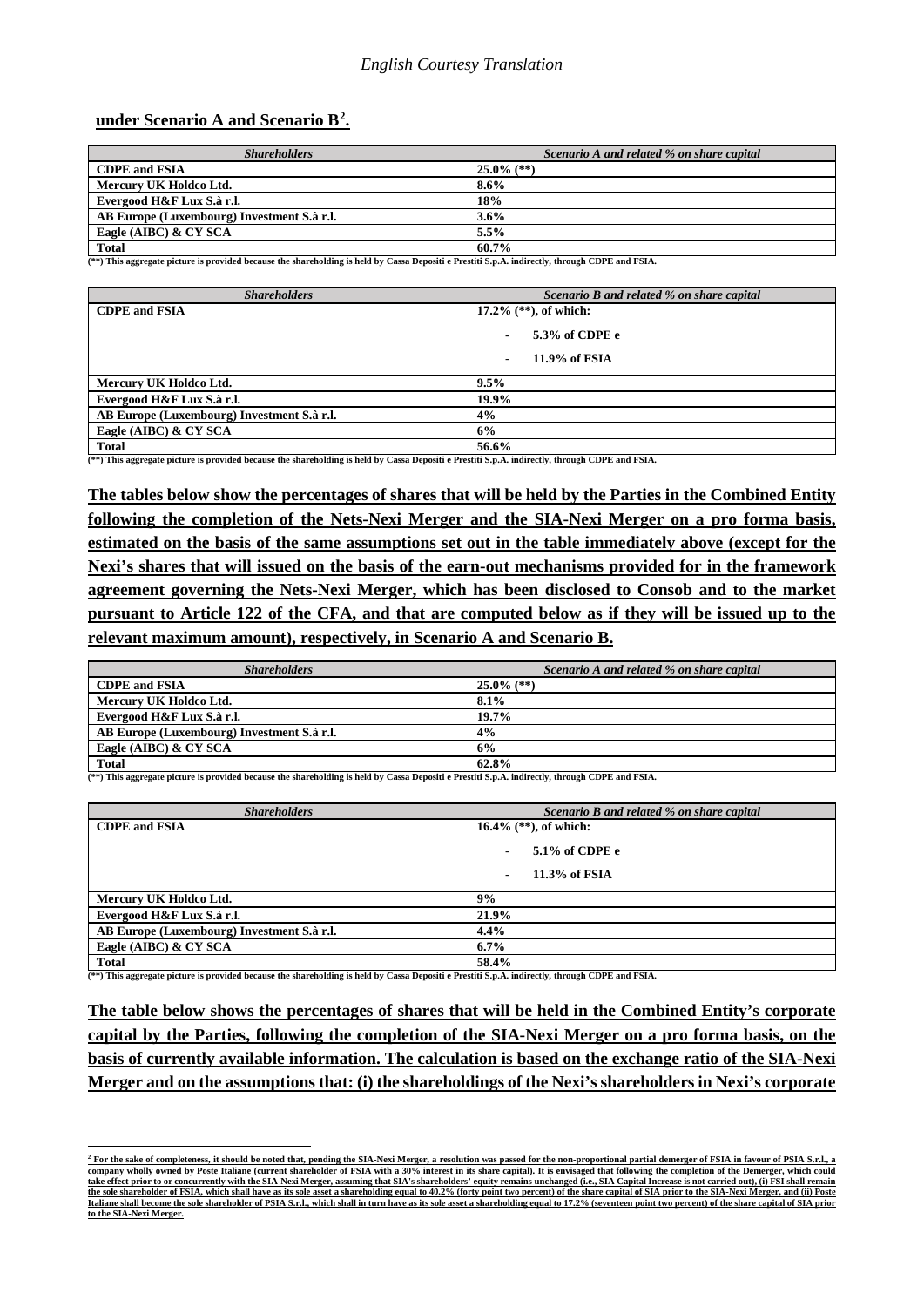| corporate capital do not change prior to the effectiveness of the SIA-Nexi Merger. |                                           |  |
|------------------------------------------------------------------------------------|-------------------------------------------|--|
| <b>Shareholders</b>                                                                | Scenario C and related % on share capital |  |
| <b>CDPE and FSIA</b>                                                               | $25\%$ (**), of which:                    |  |
|                                                                                    | 7.7% of CDPE e                            |  |
|                                                                                    | 17.3% of FSIA                             |  |

**capital remain unchanged until that date; and (ii) the shareholdings of the SIA's shareholders in SIA's** 

#### **3. Voting rights related to the shares conferred in the aggregate to Shareholders' Provisions**

The Shareholders' Provisions contain undertakings concerning all shares of Nexi held by Mercury, currently equal to no. **123,705,415** and representing approximately **19.705**% of the current share capital of Nexi, entitling to an equal number of voting rights, deposited with Monte Titoli S.p.A.

Moreover, all the Nexi's shares which will be held by CDPE and FSIA after, and as a result of, the completion of the SIA-Nexi Merger that – on the basis of the agreements entered into, as described in this Essential Information – might represent, in the aggregate, up to 25.0005% of Nexi's share capital at that time, entitling to an equal number of voting rights, will be object of the Shareholders' Provisions.

Finally, by virtue of the execution of A Agreement and with limited reference to this latter, in addition to all of the shares of Nexi held by Mercury, CDPE and FSIA on that date, all of the shares of Nexi that will be held by the Nets Investors subsequent to, and as a result of, the completion of the Nets-Nexi Merger will also be deemed to be subject to A Agreement itself.

#### **4. Persons adhering to the Shareholders' Provisions**

**Mercury UK Holdco Ltd. 13.8% Total 38.8%**

The persons adhering to Framework Agreement are, as detailed in the Background:

- Nexi S.p.A., with registered office at Corso Sempione no. 55, Milan, number of registration with the Companies' Register of Milan, Monza Brianza, Lodi 09489670969, share capital equal to Euro 57,070,707, whose ordinary shares are admitted to negotiation on the "*Mercato Telematico Azionario*" organised and managed by Borsa Italiana S.p.A.
- Sia S.p.A., with registered office at Via Francesco Gonin no. 36, Milan, number of registration with the Companies' Register of Milan, Monza Brianza, Lodi 10596540152, share capital equal to Euro 22,274,619.51;
- Mercury UK Holdco Limited, a company incorporated under the laws of England & Wales registered with number 09638089, whose registered office is at 111 Buckingham Palace Road, London, United Kingdom, which, at the date of this Essential Information, holds no. **123,705,415** ordinary shares and representing approximately **19.705**% of the current share capital of Nexi, entitling to an equal number of voting rights, deposited with Monte Titoli S.p.A.
- CDP Equity S.p.A., with registered office at Via San Marco no. 21A, Milan, number of registration with the Companies' Register of Milan, Monza Brianza, Lodi 07532930968, share capital equal to Euro 2,890,583,470; and
- FSIA Investimenti S.r.l., with registered office at Via San Marco n. 21A, Milan, number of registration with the Companies' Register of Milan, Monza Brianza, Lodi 08655320961, corporate capital equal to Euro 20,000.

The persons who may adhere to A Agreement are, as detailed in the Background:

• Mercury UK Holdco Limited, a company incorporated under the laws of England & Wales registered with number 09638089, whose registered office is at 111 Buckingham Palace Road, London, United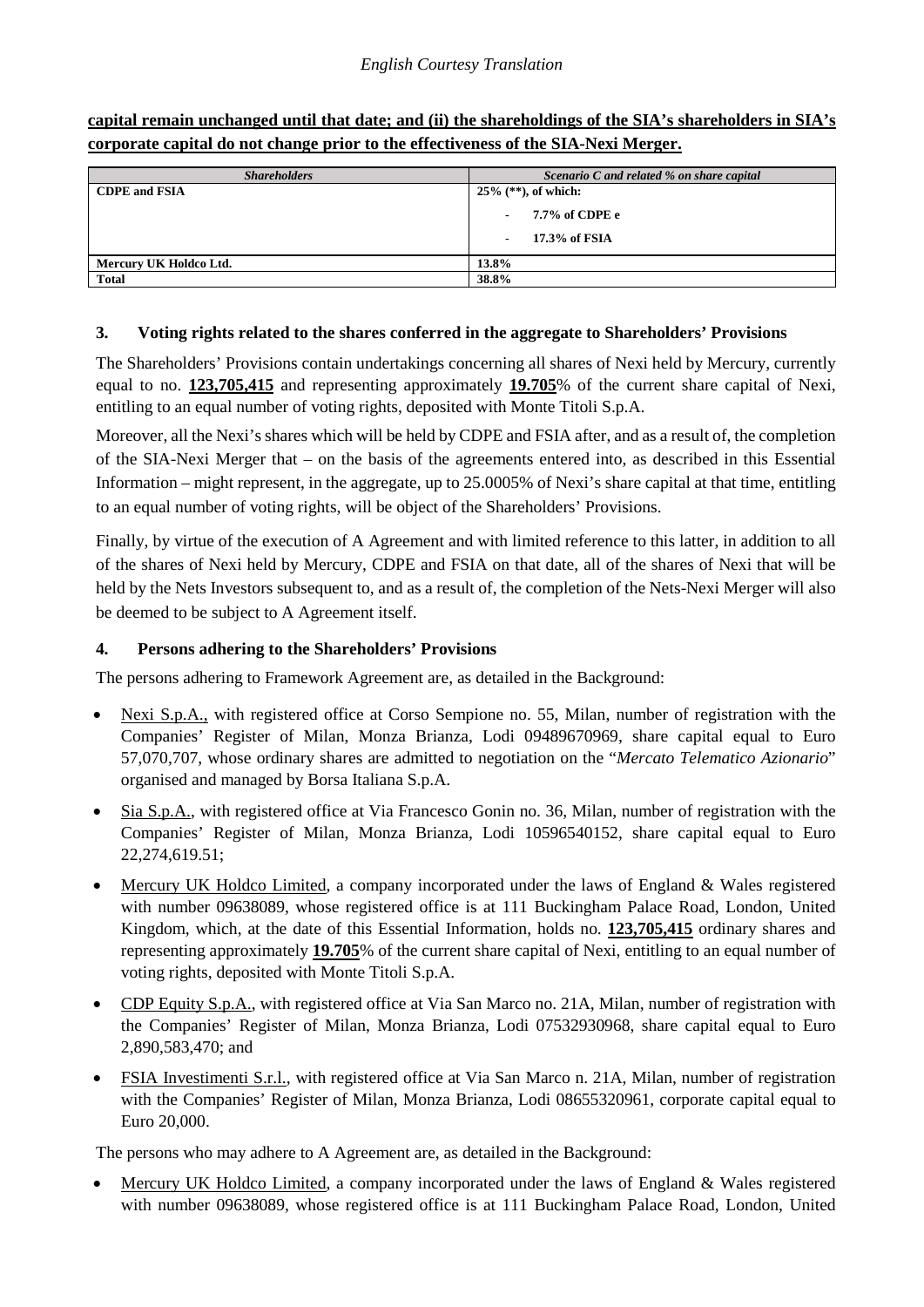Kingdom, which, at the date of this Essential Information, holds no. **123,705,415** ordinary shares and representing approximately **19.705**% of the current share capital of Nexi, entitling to an equal number of voting rights, deposited with Monte Titoli S.p.A.

- CDP Equity S.p.A., with registered office at Via San Marco no. 21A, Milan, number of registration with the Companies' Register of Milan, Monza Brianza, Lodi 07532930968, share capital equal to Euro 2,890,583,470;
- FSIA Investimenti S.r.l., with registered office at Via San Marco n. 21A, Milan, number of registration with the Companies' Register of Milan, Monza Brianza, Lodi 08655320961, corporate capital equal to Euro 20,000;
- Evergood H&F Lux S.à r.l., a private limited company (*société à responsabilité limitée*) incorporated under Luxembourg law and registered with the Luxembourg Trade and Companies Register (*Registre de Commerce et des Sociétés*) under number B225755, with registered office at 15, boulevard F.W. Raiffeisen, L 2411 Luxembourg, Grand Duchy of Luxembourg.
- AB Europe (Luxembourg) Investment S.à r.l., a private limited company (*société à responsabilité limitée*) incorporated under Luxembourg law and registered with the Luxembourg Trade and Companies Register (*Registre de Commerce et des Sociétés*) under number B218765, with registered office at 2 4, rue Beck, L 1222 Luxembourg, Grand Duchy of Luxembourg; and
- Eagle (AIBC) & CY SCA, a *société en commandite par actions* incorporated under Luxembourg law and registered with the Luxembourg Trade and Companies Register (*Registre de Commerce et des Sociétés*) under number B211906, with registered office at 2-4, rue Beck, L-1222 Luxembourg, Grand Duchy of Luxembourg.

The persons who may adhere to B Agreement are, as detailed in the Background:

- Mercury UK Holdco Limited, a company incorporated under the laws of England & Wales registered with number 09638089, whose registered office is at 111 Buckingham Palace Road, London, United Kingdom, which, at the date of this Essential Information, holds no. **123,705,415** ordinary shares and representing approximately **19.705**% of the current share capital of Nexi, entitling to an equal number of voting rights, deposited with Monte Titoli S.p.A.
- CDP Equity S.p.A., with registered office at Via San Marco no. 21A, Milan, number of registration with the Companies' Register of Milan, Monza Brianza, Lodi 07532930968, share capital equal to Euro 2,890,583,470;
- FSIA Investimenti S.r.l., with registered office at Via San Marco n. 21A, Milan, number of registration with the Companies' Register of Milan, Monza Brianza, Lodi 08655320961, corporate capital equal to Euro 20,000.
- **5. Provisions having shareholder nature contained in the Shareholders' Provisions**

### *Section I - the main contents of the shareholders' agreements provided for in the Framework Agreement in relation to Nexi, as amended on May 18, 2021, are set out below (it should be noted that the amendments and additions are indicated in underlined bold).*

It should be noted that the Transaction is subject, as usual for this kind of transactions, to the occurrence within June 30, 2022 (the "**Long Stop Date**") of certain conditions, including, among others, by way of examples: (a) the approval of the Transaction by the Extraordinary Shareholders' Meeting of Nexi, also with the so called "*whitewash*" mechanism for the purposes of the exemption from the obligation to launch a mandatory tender offer; (b) the approval by the Extraordinary Shareholders' Meeting of Nexi of the New By-Laws, effective from the Effective Date and (c) the obtainment of the regulatory authorizations (Italian and foreign) and antitrust clearances, if required by the applicable laws (the "**Regulatory Conditions**").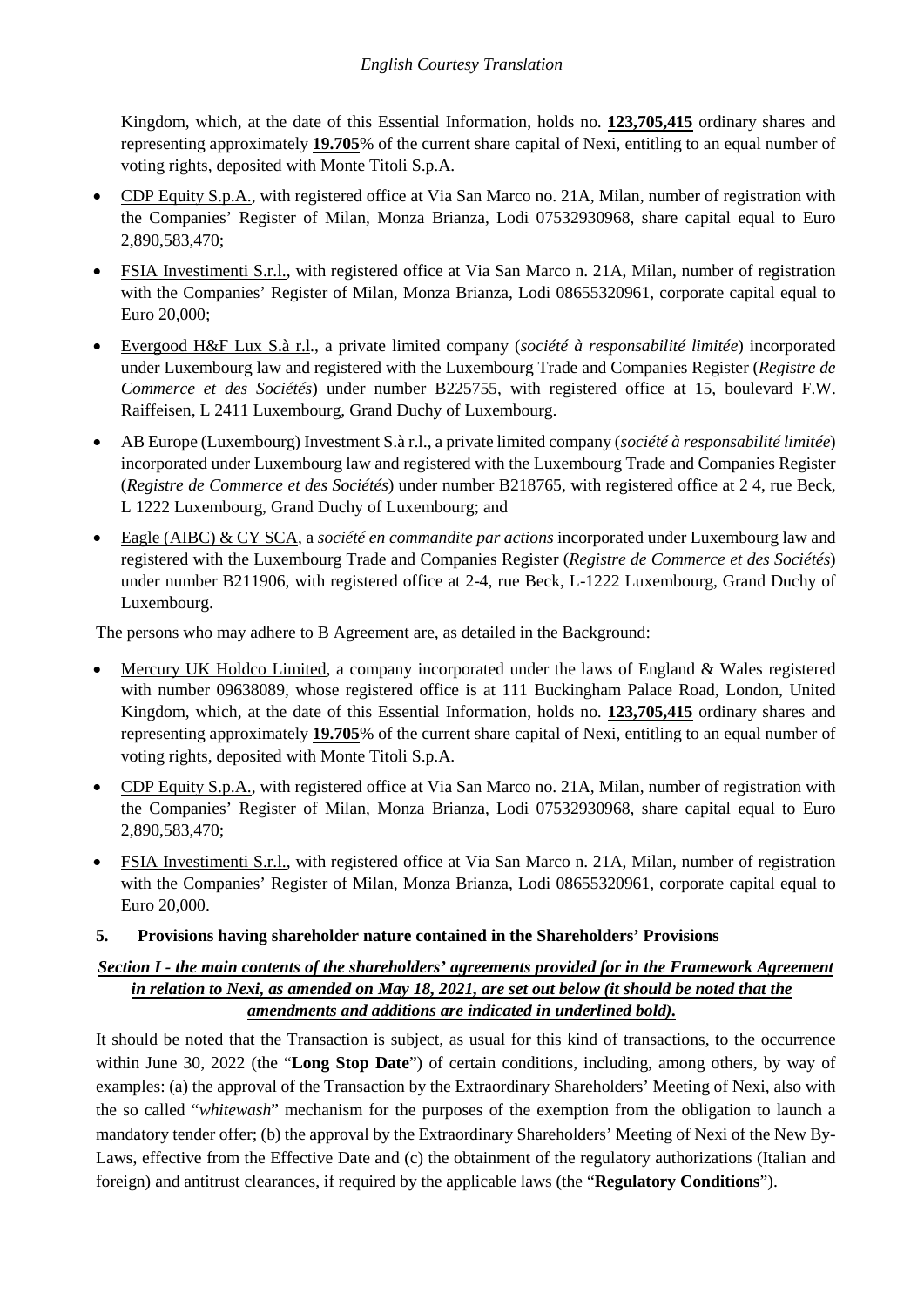**The Framework Agreement, as amended on May 18, 2021, provides that the Transaction shall be completed on the later of the following dates:** (a) on November 15, 2021; and (b) the later of  $(i)$  the  $7<sup>th</sup>$ **business day following the date on which the latest of the conditions precedent occurs, and** *(ii)* **the date of completion of the SIA Capital Increase if on (or before) the date referred to under** *(i)* **above, Nexi has delivered the Nets Completion Notice (as defined below) and CDPE has delivered the SIA Capital Increase Notice (as defined below) whereby it has elected to call for the SIA Capital Increase**.

Due to the implications of the Nets-Nexi Merger on the Transaction indicated in the Background section, the Framework Agreement contains certain specific provisions (summarized below) relating to the completion of the Transaction on the basis of the timeline of implementation of the Nets-Nexi Merger, aimed at neutralizing or mitigating the dilutive effect for CDPE and FSIA deriving therefrom:

(i) in the event that the completion of Nets-Nexi Merger (the "**Nets Closing**") occurs before the date of fulfillment of the Regulatory Conditions (the "**CP Fulfillment Date**")**, Nexi shall notify thereof within 2nd business days from the Nets Closing (the "**Nets Completion Notice**") and** CDPE will be entitled, at its sole and unfettered discretion, to call for the SIA Capital Increase for a maximum amount that would allow, should the SIA Capital Increase be subscribed and paid-in in full: (a) all SIA shareholders to hold at closing of the SIA-Nexi Merger, an aggregate equity stake representing a percentage not higher than 30.08% of the Combined Entity's share capital; and (b) CDPE and FSIA to hold, jointly, at closing of the SIA-Nexi Merger, an aggregate equity stake representing a percentage not higher than 25.0005% of the Combined Entity's share capital. **For this purpose, as soon as**  practicable and, in any case, within 5<sup>th</sup> business days from the Check Date (as defined below), **CDPE shall notify the other parties to the Framework Agreement (the "**SIA Capital Increase Notice**").**

As a consequence of the SIA Capital Increase, SIA's shareholders will receive an additional number of SIA's shares which will be determined on the basis of a specific formula that takes into account the market price of the Nexi's shares during 30 and 10 business days before the "**Check Date**" (*i.e*., the date falling 31 trading days after the notification by Nexi of the completion of the Nets Closing);

- (ii) in the event that the CP Fulfillment Date falls before **November 15, 2021** and on such CP Fulfillment Date the Nets Closing has not occurred yet, within 5 business days from the CP Fulfillment Date Nexi may elect to deliver a written notice informing the other Parties that the Nets Closing is still likely to occur on or before **November 15, 2021 (the "**Closing Postponement Notice**"), with the effect that the closing cannot take place before November 15, 2021. If, following the delivery of the Closing Postponement Notice (but not later than November 15, 2021), the Nets Closing actually occurs, the provisions of paragraph (i) above shall apply** *mutatis mutandis* **and the date of the closing of the Transaction shall be postponed to the 2nd business day following (a) the date of delivery of the SIA Capital Increase Notice whereby CDPE elects not to call for the SIA Capital Increase, or (b) the expiry of the term of 5th business day from the Check Date without any SIA Capital Increase Notice having been delivered by CDPE through which CDPE elects to call for the SIA Capital Increase. If, following delivery of the Closing Postponement Notice by Nexi, the Nets Closing does not occur within November 15, 2021, then the date of the closing of the SIA-Nexi Merger shall be postponed to November 15, 2021 or to such other date agreed in good faith among the parties to the Framework Agreement;**
- (iii)in the event that the Nets Closing occurs after **the date of the closing of the SIA-Nexi Merger**, the Parties shall discuss in good faith on the terms, modalities and mechanics: (a) for neutralizing (or minimizing) the impact of the Nets Closing on the **structure** of the Transaction, (b) granting CDPE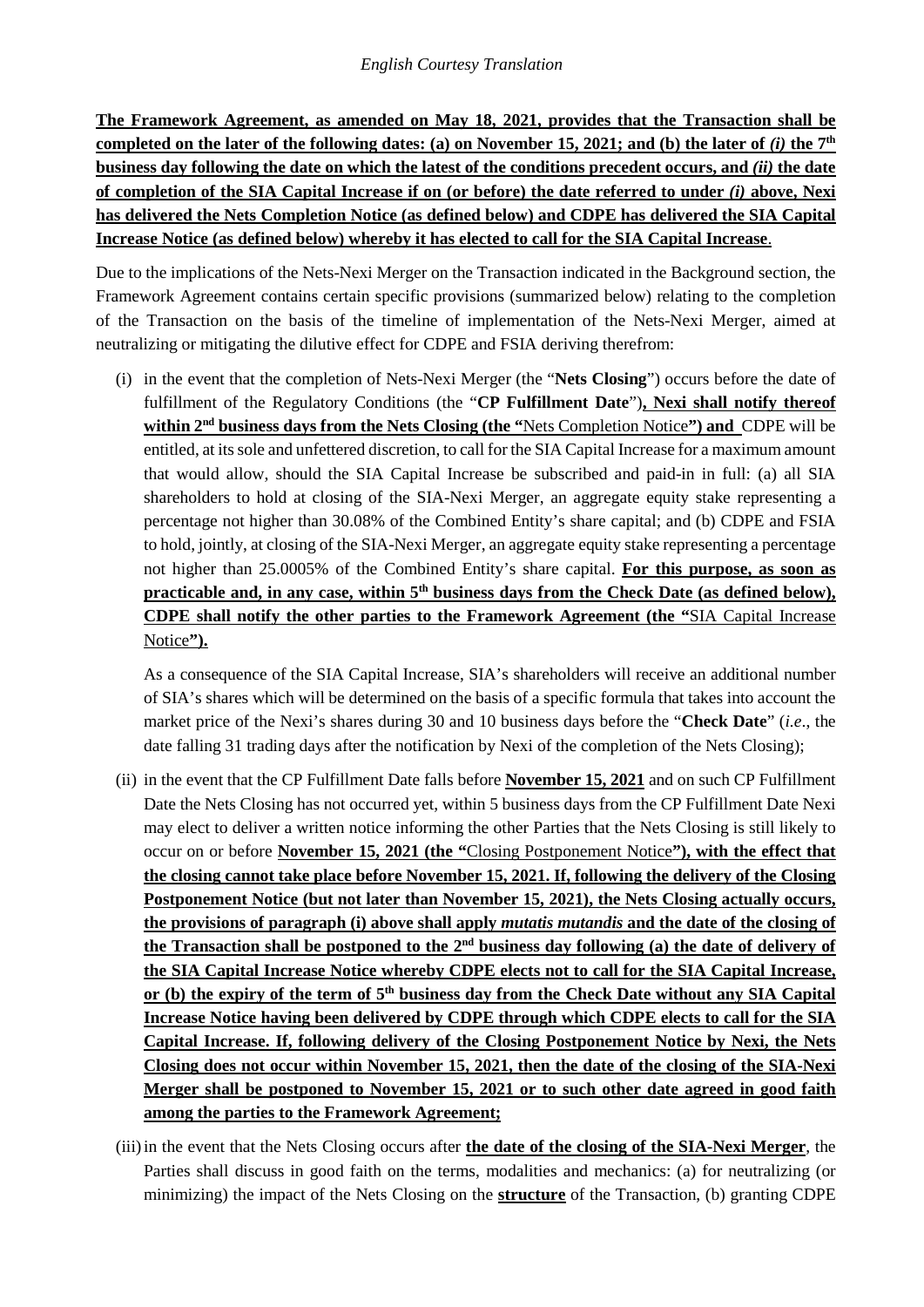with the right to call for, alternatively, either a capital increase in Nexi to be reserved for subscription in cash to CDPE and FSIA, or any other corporate/contractual transaction allowing CDPE and FSIA to own/acquire additional Nexi's shares or instruments convertible into Nexi shares (in both cases based on a price for the Nexi's shares calculated at that time in accordance with the same formula for calculation of the "Nexi Reference Price", applied *mutatis mutandis*), all the above aimed at neutralizing or mitigating the dilutive effect of the Nets-Nexi Merger (and without triggering any mandatory tender offer obligations under the CFA, the "**Anti-dilution Protection**"). "**Nexi Reference Price**" means the price per each Nexi's share calculated as the average (hereinafter, the "**30/10 Average**") of: *(x)* the volume weighted average market price ("**VWAP**") of each Nexi's share during the 30 trading days period preceding the Check Date and (y) the VWAP of each Nexi's share during the 10 trading days period preceding the Check Date, it being understood that, if the 30/10 Average is higher or lower than the VWAP of each Nexi's share on the trading day preceding the Check Date by more than 5%, then the Nexi Reference Price shall be calculated as the average of the 30/10 Average and the VWAP of each Nexi's share on the trading day preceding the Check Date.

### *5.1. Undertakings relating to the Merger*

The Framework Agreement provides that the parties, each within its respective competence and powers, shall take all necessary steps (including, when required, by casting their votes or procuring that the members of the Boards of Directors of Nexi and SIA designated by them cast their vote) to prepare, finalize and procure that the Boards of Directors of SIA and Nexi and the Extraordinary Shareholders' Meetings of SIA and Nexi approve the Transaction. **In this regard, it should be noted that on May 18, 2021, following the execution of the amendments to the Framework Agreement, the Boards of Directors of SIA and Nexi approved the SIA-Nexi Merger and the relevant documentation.**

**For the sake of completeness, it should be noted that the Framework Agreement provided that i**n connection with the preparation of the merger plan and the documents required for the purposes of the Extraordinary Shareholders' Meetings of Nexi and SIA, Nexi and SIA **should have** (i) finalize**d** and approve**d** in due advance all the preparatory documents required to hold the above-mentioned Shareholders' Meetings as well as (ii) procure**d** that their respective Boards of Directors (as management body and not with respect to each single director) **did** not disapprove or otherwise oppose the Transaction and/or the contents of the merger documentation prepared in relation to the SIA-Nexi Merger, unless such disapproval **was** necessary for the directors (in each case acting in good faith) in order to comply with his/her fiduciary duties.

Pursuant to the Framework Agreement, **it was also envisaged that** in the event that the Nexi reference balance sheet enclosed in the merger documentation **had** a reference date more recent than the reference date of the latest available audited annual financial statements (*bilancio di esercizio*) or infra-annual balance sheet (*semestrale, trimestrale*) of SIA, or vice versa, then SIA or Nexi (as the case may be) **would have used** its best endeavors to prepare and approve its audited annual financial statements (*bilancio di esercizio*) or infraannual balance sheet (*semestrale, trimestrale*) as of the same reference date of the reference balance sheet of, respectively, Nexi or SIA (as the case may be) in time to allow the Boards of Directors' meetings of SIA and Nexi.

The Framework Agreement**, as amended on May 18, 2021,** provides also that **as soon as technically practicable after such amendment,** Nexi shall call a meeting of the Board of Directors **– to be held on a date agreed in advance with SIA (the "Kick-off Date")** – in order to validly resolve upon the approval of the documentation relating to the SIA-Nexi Merger and the Push-Down, the proposal of adoption of the New By-Laws, the calling of the Extraordinary Shareholders' Meeting **of Nexi** (for a date **not earlier than 30 days from** the date of the Board's meeting, the "**Merger EGM Date**"), as well as any other matter which may be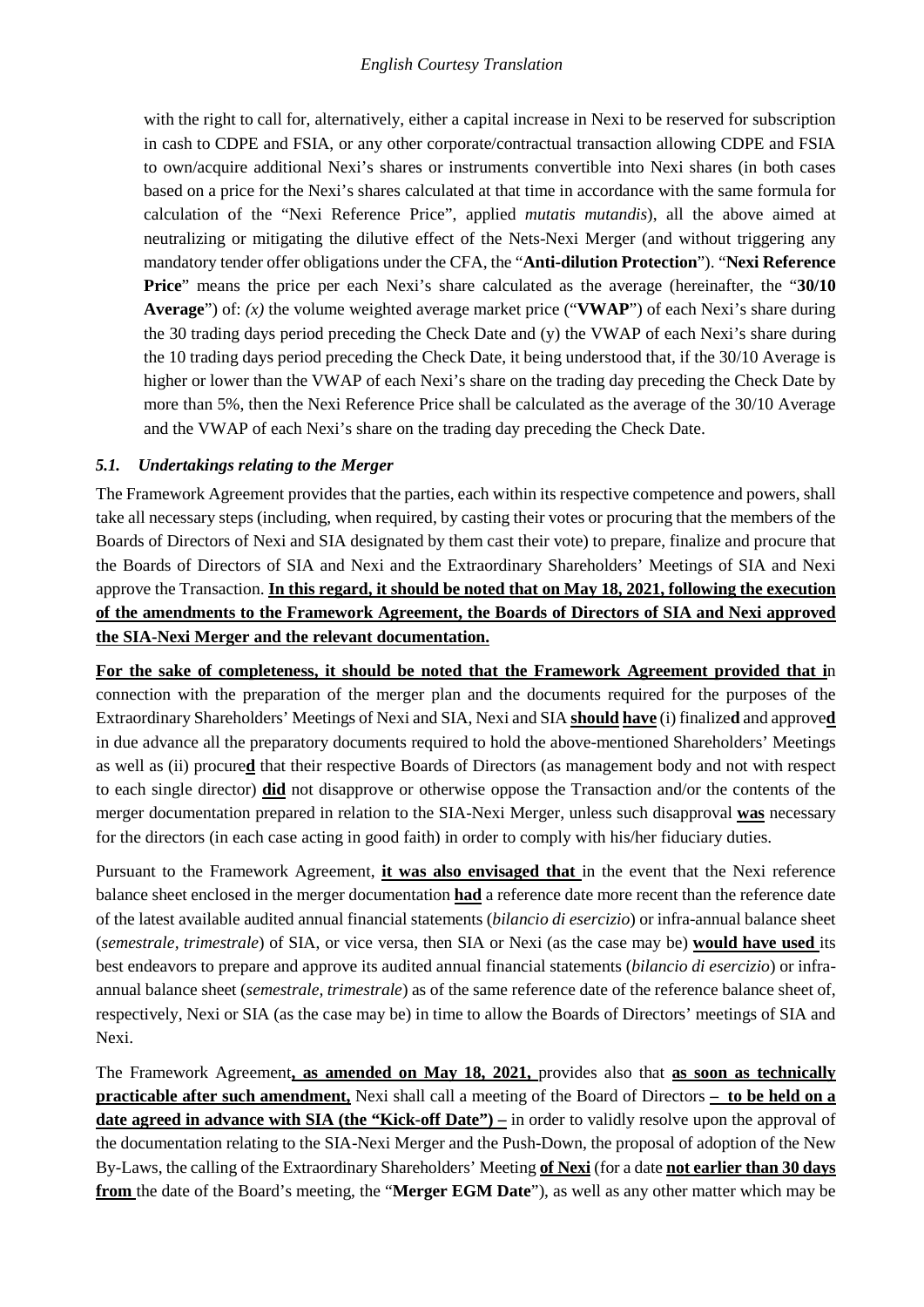necessary for the completion of the Transaction. **By July 31, 2021 at the latest, Nexi shall,** *inter alia***, appoint the expert for the purposes of the Push Down and receive the relevant report.**

On the Merger EGM Date, Nexi shall procure that an extraordinary general meeting of the shareholders of Nexi is convened in single call in order to validly resolve upon the approval of the SIA-Nexi Merger as well as any other matter that may be necessary for the completion of the Transaction (including the adoption of the New By-Laws).

## *5.2. Designation of the Directors at closing, undertakings on the confirmation of the Chief Executive Officer and the New By-Laws*

The Framework Agreement provides that:

- (i) as soon as practically possible and, in any case by and no later than the date falling 30 (thirty) days before the Merger EGM Date, the parties shall discuss and agree on the amendments to be made in relation to the New By-Laws in connection with the corporate purpose of Nexi;
- (ii) no later than 6 business days before the closing, CDPE and FSIA shall send to Mercury and Nexi the names of the persons to be coopted at closing as members of the Board of Directors of the Combined Entity;
- (iii) the commitment of CDPE and FSIA, at the closing of the Transaction, to confirm the current Chief Executive Officer of Nexi, Mr. Paolo Bertoluzzo (such confirmation not to be unreasonably withheld) also for the period which will start from the date of the Shareholders' Meeting which will appoint the new Board of Directors following the one in office at the Effective Date (expiring with the shareholders' meeting approving the annual financial statements as of December 31, 2021) and that will remain in office until the date of approval of the Combined Entity's annual financial statements as of December 31, 2024.

## *5.3. Approval of the D&C Regulation and of the guidelines of the Business Plan.*

During the period from the date of the Framework Agreement to the Effective Date (the "**Interim Period**"), Nexi shall: (a) prepare the regulation on the direction and coordination activity of the group which will be adopted by the corporate group of the Combined Entity (the "**Group**") starting from the closing (the "**D&C Regulation**"); and (b) expand and integrate (if necessary) the high level guidelines in the form agreed among the Parties under the Framework Agreement on the basis of which, in due course following closing, the Board of Directors of Nexi will then prepare and approve the first 3-year business plan of the Group.

## *5.4. Reorganization and other fulfilments*

The Framework Agreement contemplates the case that, during the Interim Period, FSIA is subject to a corporate reorganization through a winding-up, demerger, split-off or any other corporate scheme (the "**FSIA Reorganization**"), as a result of which any of FSI Investimenti S.p.A. ("**FSI**" owning 70% of FSIA capital) and/or Poste Italiane S.p.A. ("**Poste**" owning 30% of FSIA capital) **and/or any of their respective wholly owned Affiliates (as defined below)**, end up owning a direct equity stake in the share capital of SIA. In that case, CDPE and FSIA (the latter to the extent that has not been liquidated and has not ceased to exist as a result of the FSIA Reorganization) shall procure that Poste and/or FSI **(and their respective wholly owned Affiliates (as defined below))**: (a) from the date of effectiveness of such FSIA Reorganization, assume visà-vis the parties of the Framework Agreement the undertakings of Interim Lock-Up (as defined below), and (b) at the date of the closing of the Transaction, execute the A Agreement (or the B Agreement), as parties to the same, as per their respective competence.

The Framework Agreement also contemplates the case that, during the Interim Period, Mercury is subject to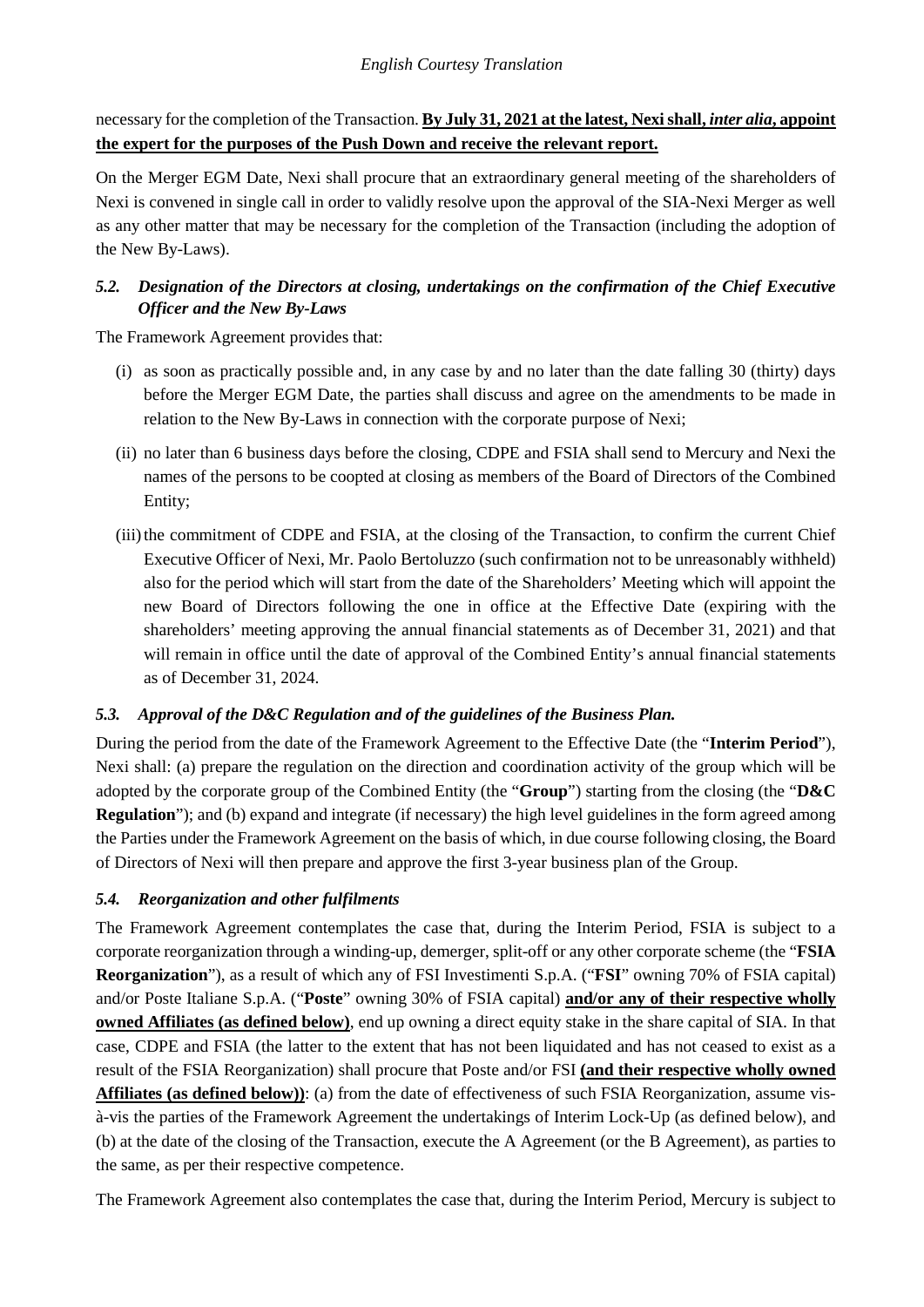a corporate reorganization through a winding-up, demerger, split-off or any other corporate scheme (the "**Mercury Reorganization**"), as a result of which the fund Clessidra Capital Partners 3 managed by Clessidra SGR S.p.A. (or other funds managed by the same, the "**Clessidra Funds**") or Fides S.p.A. ("**Fides**"), or another Affiliate (as defined below) end up owning a direct equity stake in the share capital of Nexi. In that case, Mercury shall procure that Clessidra Funds (or Fides or other Affiliate): (a) from the date of effectiveness of such Mercury Reorganization, assume vis-à-vis the parties of the Framework Agreement the undertakings of Interim Lock-Up (as defined below), and (b) at the date of the closing of the Transaction, execute the A Agreement (or the B Agreement, as the case may be), as parties to the same.

During the Interim Period CDPE shall always be entitled to transfer all or part of its SIA's shares to an entity (already existing or newly incorporated, the "**CDPE Vehicle**") and to designate the CDPE Vehicle to perform and assume the rights and obligations (including any rights and obligations arisen before the date of the designation and to be satisfied or performed, in whole or in part, after such date) under the Framework Agreement and the A Agreement or the B Agreement (pro-rata – when the context so requires – to the percentage of SIA's shares transferred to the CDPE Vehicle) as if the CDPE Vehicle were an original party of the Framework Agreement, provided that the designation is made in accordance with, *inter alia*, the following provisions: (i) the designation will be considered properly made if notified in writing to the other Parties, together with the written acceptance of the CDPE Vehicle, the CDPE Vehicle shall undertake in writing to transfer back all equity stake to CDPE in the event the compliance with the requirements provided under the Framework Agreement ceases for any reason whatsoever; (ii) CDPE will always be entitled to transfer part of its shareholding in the CDPE Vehicle to one or more strategic partners only (*i.e.,* pension and insurance institutional investors, governmental institutions and funds, banking foundations, infrastructural funds and, hence, with the express exclusion of industrial partners and pure private equity funds) previously notified to the other parties, provided always that CDPE will retain sole control on the CDPE Vehicle and no veto rights and/or qualified majority and/or other rights will exist in relation to the corporate governance of the Combined Entity by operation of the by-laws of the CDPE Vehicle and/or by any contractual arrangements among its (direct or indirect) shareholders, other than the right of the strategic partner to designate up to 2 of the directors to be designated by CDPE and FSIA in Nexi pursuant to the applicable provisions of the A Agreement (or the B Agreement, as the case may be), in relation to which please see below.

Lastly, please consider that at any time following the date of the Framework Agreement, CDPE may elect to transfer, at any title and with whatever modalities, all (and not part of) the SIA's shares directly owned by it to CDP and, for the effect, to designate CDP as the person assuming any and all rights and obligations of CDPE under the Framework Agreement and performing the same Framework Agreement (including any rights and obligations arisen before the date of the designation and to be satisfied or performed, in whole or in part, after such date).

### *5.5. Interim Lock-Up of Mercury, CDPE and FSIA and Permitted Transfers*

Pursuant to the Framework Agreement, during the Interim Period, (x) CDPE and FSIA undertake not to transfer any of the SIA's shares at any time owned by them and (y) Mercury undertakes not to transfer any of the Nexi's shares at any time owned by it (the "**Interim Lock-Up**").

CDPE and FSIA shall always be permitted to transfer all or part of the SIA's shares owned by them to another company, directly or indirectly, controlled by, controlling o subject to the common control with the transferring company ("**Affiliate**"), including, as far as CDPE is concerned, the CDPE Vehicle (the "**CDPE / FSIA Permitted Transfers**"). Such CDPE / FSIA Permitted Transfers will be effective only if:

(i) the Affiliate which is not yet party of the Framework Agreement shall have undertaken in writing to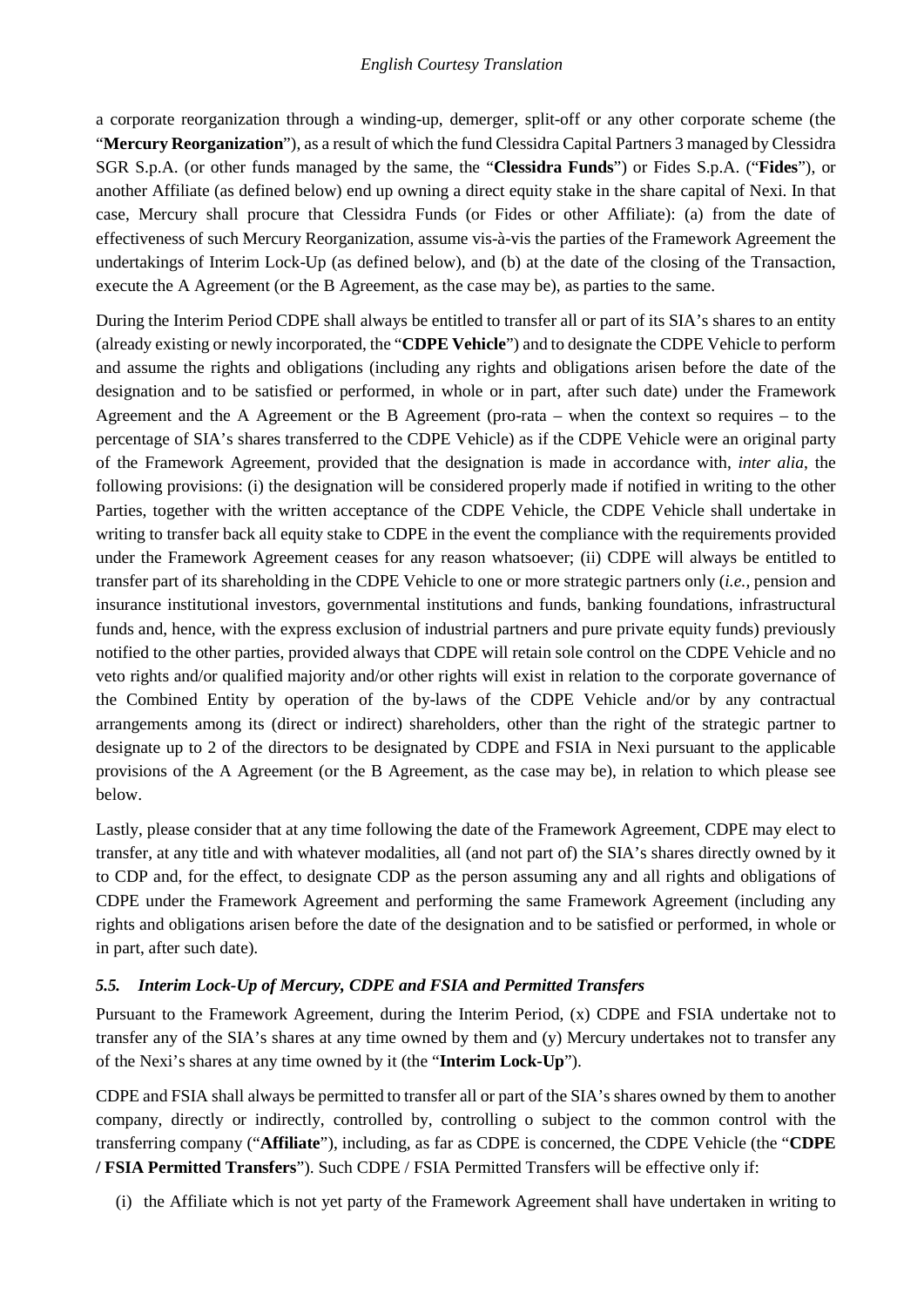transfer back all SIA's shares to CDPE or FSIA (as the case may be) in the event it ceases to be an Affiliate of the transferor;

- (ii) CDPE or FSIA (as the case may be) shall have procured that the Affiliate concerned agrees to adhere to the Framework Agreement as if it were a party thereto by entering into one or more specific deeds of adherence with the other parties; and
- (iii) any CDPE / FSIA Permitted Transfer shall not release CDPE or FSIA (as the case may be) from any liability or obligation it may have under the Framework Agreement which has arisen or been incurred prior to the date of such CDPE / FSIA Permitted Transfer or which relates to any SIA's shares that CDPE or FSIA (as the case may be) continues to own after the date of such CDPE / FSIA Permitted Transfer.

Mercury shall always be permitted to transfer (all or part of) the Nexi's shares (the "**Mercury Permitted Transfers**"):

- (i) to its Affiliates and to Intesa Sanpaolo (in this latter case up to 2.5% of the Nexi share capital);
- (ii) to any person who is an employee of Nexi as of the date of the Framework Agreement (and to any further person for the purposes of any relevant sell-to-cover procedure);
- (iii) in compliance with the exceptions to the lock-up undertakings as expressly provided in the placement agreements executed by Mercury on October 6, 2020;
- (iv) in compliance with any obligations which it has and/or rights Mercury has granted which require it to transfer or would on exercise thereof require it to transfer any Nexi's shares, in each case to the extent those obligations and/or rights have been fairly disclosed to CDPE and FSIA prior to the date hereof; and
- (v) pursuant to (i) any security interest granted to, or for the benefit of, the creditors in respect of any margin loan or similar financing incurred by Mercury and/or Clessidra Funds or its Affiliates in respect of its Nexi's shares (the "**Margin Loan Security Interest**") and/or (ii) any enforcement of any Margin Loan Security Interest,

in so far as, as a condition of the effectiveness of the Mercury Permitted Transfer:

- a. the Affiliate which is not yet party of the Framework Agreement shall have undertaken in writing to transfer back all Nexi's shares to Mercury in the event it ceases to be an Affiliate of Mercury;
- b. Mercury shall have procured that the Affiliate concerned agrees to adhere to the Framework Agreement as if it were a Party thereto by entering into one or more specific deeds of adherence with the other Parties; and
- c. any Mercury Permitted Transfer shall not release Mercury from any liability or obligation it may have under the Framework Agreement which has arisen or been incurred prior to the date of such permitted transfer or which relates to any Nexi Securities that Mercury continues to own after the date of such Mercury Permitted Transfer.

### *5.6. Other undertakings*

Pursuant to the Framework Agreement, Nexi shall timely prepare the prospectus or other equivalent document required by the applicable law for the purposes of the listing of the newly issued shares of the Combined Entity also with the support and cooperation, *inter alia*, of SIA and Nexi will submit it to Consob prior to the publication in order to seek for the approval on or prior to the date of the closing.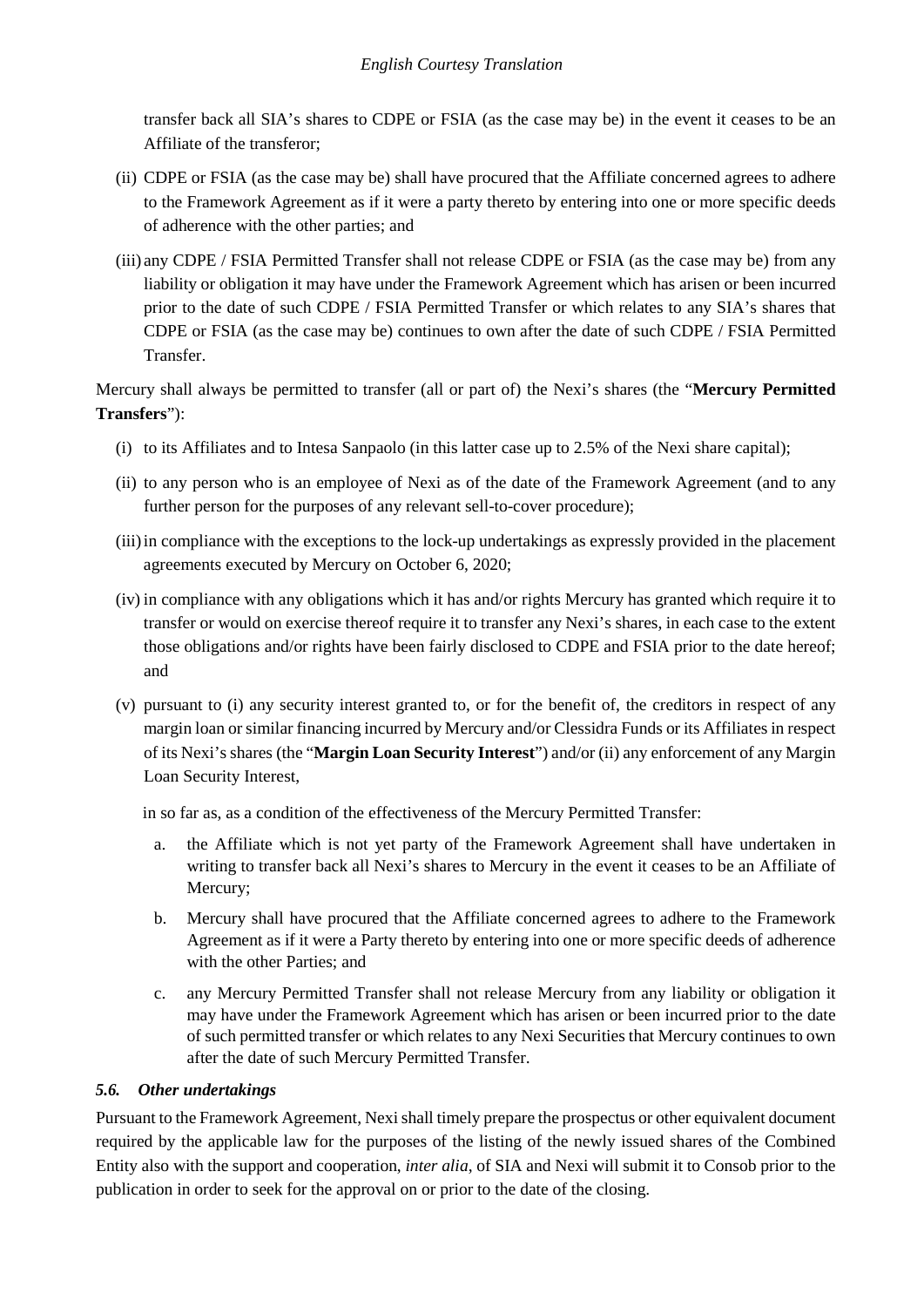Nexi undertakes to do all things necessary or appropriate under applicable laws to obtain the admission to listing of the newly issued shares of Nexi and, in this respect, shall fully cooperate with Borsa Italiana S.p.A., completing all relevant required formalities, to achieve the issuance of listed newly issued shares of Nexi in favour of CDPE and FSIA upon the Effective Date. Nexi shall procure the publication of the prospectus or other equivalent document as soon as practicable following receipt of approval from Consob and, in any event, by no later than the date of the closing.

With the purpose to give to the market a comprehensive information on the contents of the Framework Agreement and, in so far as may be necessary, please note that the Framework Agreement provides, as usual in this kind of transactions, certain undertakings relating to Nexi and SIA with reference to the management of the Interim Period aimed at preserving the value of the groups. Consequently, Nexi and SIA shall be conducted in the ordinary course of business consistently with past practice and shall not be carried out, *inter alia*, acts and activities that may jeopardize the rights of the parties or, in any case, prevent or delay the consummation of the Transaction (such as, by way of examples, by-laws amendments, resolutions on liquidation and/or dissolution, extraordinary transactions also on the share capital and transfers of going concerns).

### *Section II - the main contents of the shareholders' agreements provided for in the A Agreement in relation to Nexi, as amended on May 18, 2021, are set out below (please note that the text of such amendments and additions is indicated in bold underlined type).*

### *5.7. No separate agreements no mandatory tender offer obligations*

Each party of the A Agreement (hereinafter, individually, the "**Party**" and, collectively, the "**Parties**") confirms and undertakes that it and its Affiliates (as defined below) are not parties to – and shall not enter into – any shareholders' agreements relating to Nexi, other than: (i) the Shareholders' Agreement; (ii) those shareholders' rights and obligations arising under or in connection with the Framework Agreement; (iii) the shareholders' agreement among the shareholders of Mercury entered into on March 11, 2019, as subsequently amended or supplemented, relating to Mercury and Nexi; (iv) the Nets Shareholders' Agreement; (v) the Management Sell-Down Letter, as subsequently amended or supplemented, as defined in the Nets Framework Agreement (the "**Management Sell-Down Letter**"); (vi) any shareholders' agreement entered into (or to be entered into) among CDPE and one or more strategic partners in their capacity as shareholders of the CDPE Vehicle, relating to same CDPE Vehicle and, subject to compliance with provisions related to CDPE Vehicle contained in the Shareholders' Agreement, the Combined Entity; (vii) any shareholders' agreement entered into (or to be entered into) among the H&F Investor and its current or future shareholders in their capacity as shareholders of the H&F Investor to the extent these agreements do not concern directly or indirectly the governance of Nexi; and (viii) any agreement to be entered into between CDPE and Poste(**or any wholly owned Affiliates thereof)** setting forth the terms of the FSIA Reorganization and the transfer to CDPE (or any of its Affiliates, including the CDPE Vehicle) of the shares eventually owned by Poste **(or any wholly owned Affiliates thereof**) (all rights, obligations and agreements referred to in points from (iii) to (viii) above, hereinafter, collectively, the "**Other SHAs**").

"**Affiliate**" means: (a) in case of a person which is a body corporate subject to the laws of Italy, a person that directly or indirectly controls, is controlled by, or is under common control with, such person, where, for the purpose hereof, "**control**" has the meaning set forth by Article 93 of the CFA; (b) in the case of a person which is a body corporate subject to the laws of a jurisdiction other than Italy, any direct or indirect subsidiary undertaking(s) or holding undertaking(s) of that person and any direct or indirect subsidiary undertaking(s) of such holding undertaking(s), or any person which manages and/or advises or is managed and/or advised by any such person, in each case from time to time; (c) in the case of a person which is a partnership or limited partnership, the partners of the person or their nominees or a nominee or trustee for the person, or any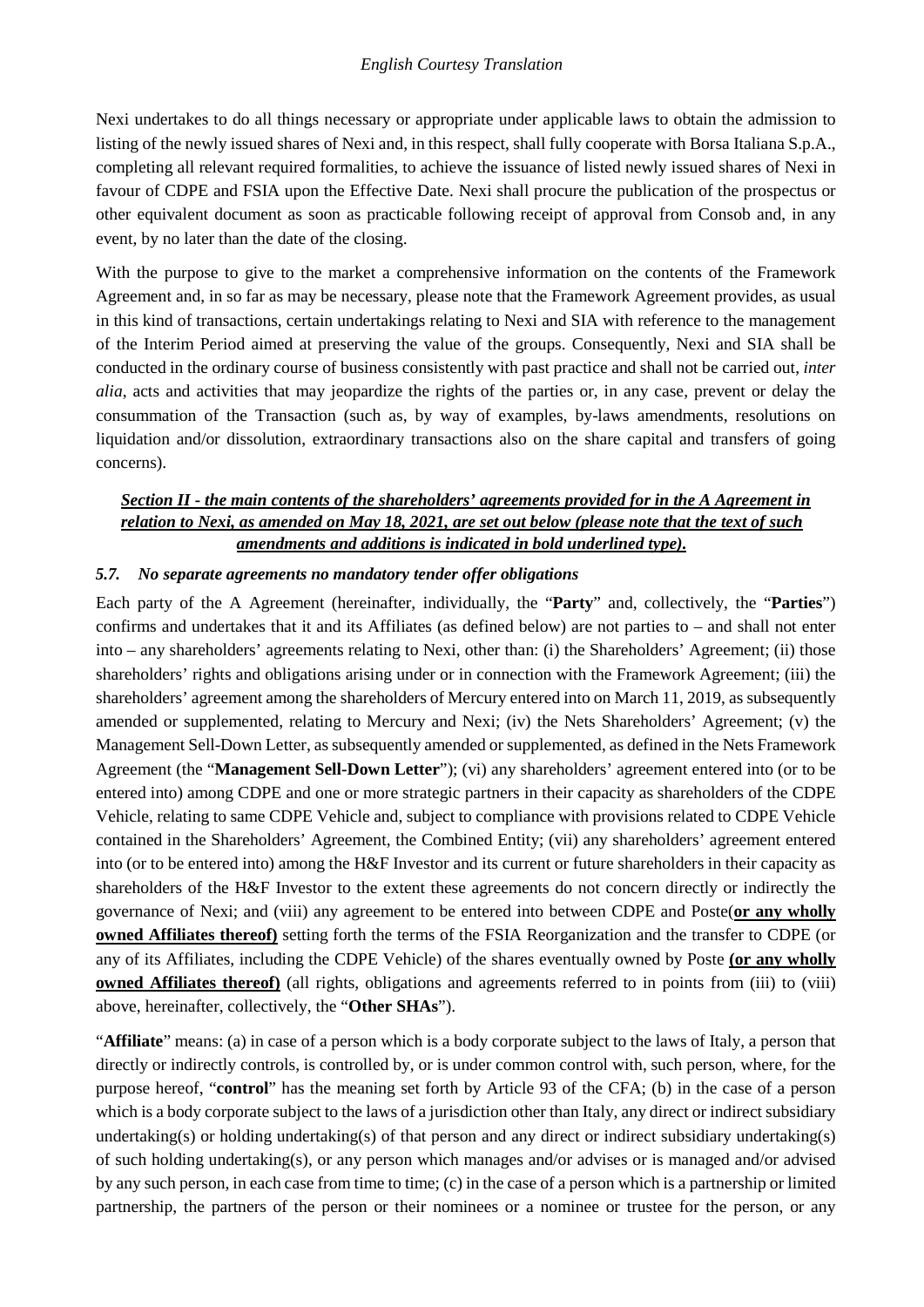investors in a fund which holds interests, directly or indirectly, in the partnership or limited partnership or any sub fund or any other partnership in which the partnership holds, directly or indirectly, any interests; (d) any person which manages or advises any person referred to in paragraph (c) above; (e) in the case of Mercury only, each of Adven, Bain or Clessidra (including Clessidra only for so long as it is a, direct or indirect, shareholder of Mercury) (hereinafter referred to as the "**Funds**"); in the case of the H&F Investor only, H&F; and (f) in the case of the AB Investors only, Advent and Bain. In any case, an Affiliate of any person in paragraphs (a) to (e) above (but excluding any portfolio companies owned or managed by persons managed or advised by – or whose general partners, if applicable, are advised by – any of the Funds or H&F or their Affiliates), but excludes: (i) in respect of each of the Funds, any limited partner or investor of the funds advised and/or managed by any of the Funds or their Affiliates (as appropriate) and (except specific and express exclusions) each of Sunley House and the Excluded Bain Funds; (ii) in respect of the H&F Investor, any limited partner or investor in H&F, or in an H&F Co Investor, or in an Affiliate of the H&F Equity Investor (as applicable); and (iii) in respect of all Parties, the Combined Entity and its subsidiaries.

For the entire duration of the Shareholders' Agreement, each Party undertakes to the others that it: (a) shall not, (b) shall procure that its Affiliates do not, and (c) shall use all reasonable endeavors to procure that any other person acting in concert with it or any of its Affiliates does not, trigger an obligation to launch a mandatory public tender offer on any of the Parties, either severally or jointly (including as a result of the acquisition of any shares or the execution of any shareholders' agreement). In such respect, each Party undertakes to keep: (i) promptly informed the other Parties of any acquisition or transfer of shares or the execution of any shareholders' agreement relevant for the above, and (ii) fully harmless and indemnified the other Parties from any liability which the latter may suffer as a result of such Party having caused the triggering of the obligation to launch any mandatory public tender offer over the shares for any or all the other Parties.

### *5.8. Key Governance principles*

The Parties mutually agree on their common purpose and strong intention that the Combined Entity: (i) continues to be listed on Borsa Italiana acting as an Italian relevant player in the highly competitive European digital payment industry in partnerships with all the primary banks; (ii) is not individually or jointly controlled by any of the Parties (and none of them is in the position to exercise direction and control (*direzione e coordinamento*) over the Group); (iii) maintains an efficient corporate governance pattern, in compliance with, and leveraging on, the best practices and standards of governance applicable to domestic and foreign public listed companies of comparable size; (iv) remains an excellence also in terms of people management and ability to retain and attract the best talents.

Each Party shall exercise its voting and other rights as shareholder of the Combined Entity in order to give full effect to the provisions of the Shareholders' Agreement and shall procure – to the maximum extent permitted under applicable law and within the limits provided herein – that any director designated by such Party shall exercise the relevant powers in this respect.

Any and all rights of FSIA contained in the Shareholders' Agreement shall be exercised in accordance with the corporate governance of FSIA. In this respect, CDPE represents and will procure that, for the entire duration of this Shareholders' Agreement: (i) CDPE is (and will be) the sole indirect controlling shareholder of FSIA, (ii) the majority of the directors of FSIA are (and will be) designated by CDPE, and (iii) no veto rights and/or qualified majorities and/or other rights exist (or will exist) in relation to the corporate governance of the Combined Entity by operation of the by-laws of FSIA and/or by any contractual arrangements between its (direct or indirect) shareholders.

The Parties agree that the Group shall be managed by a highly specialized management team which shall be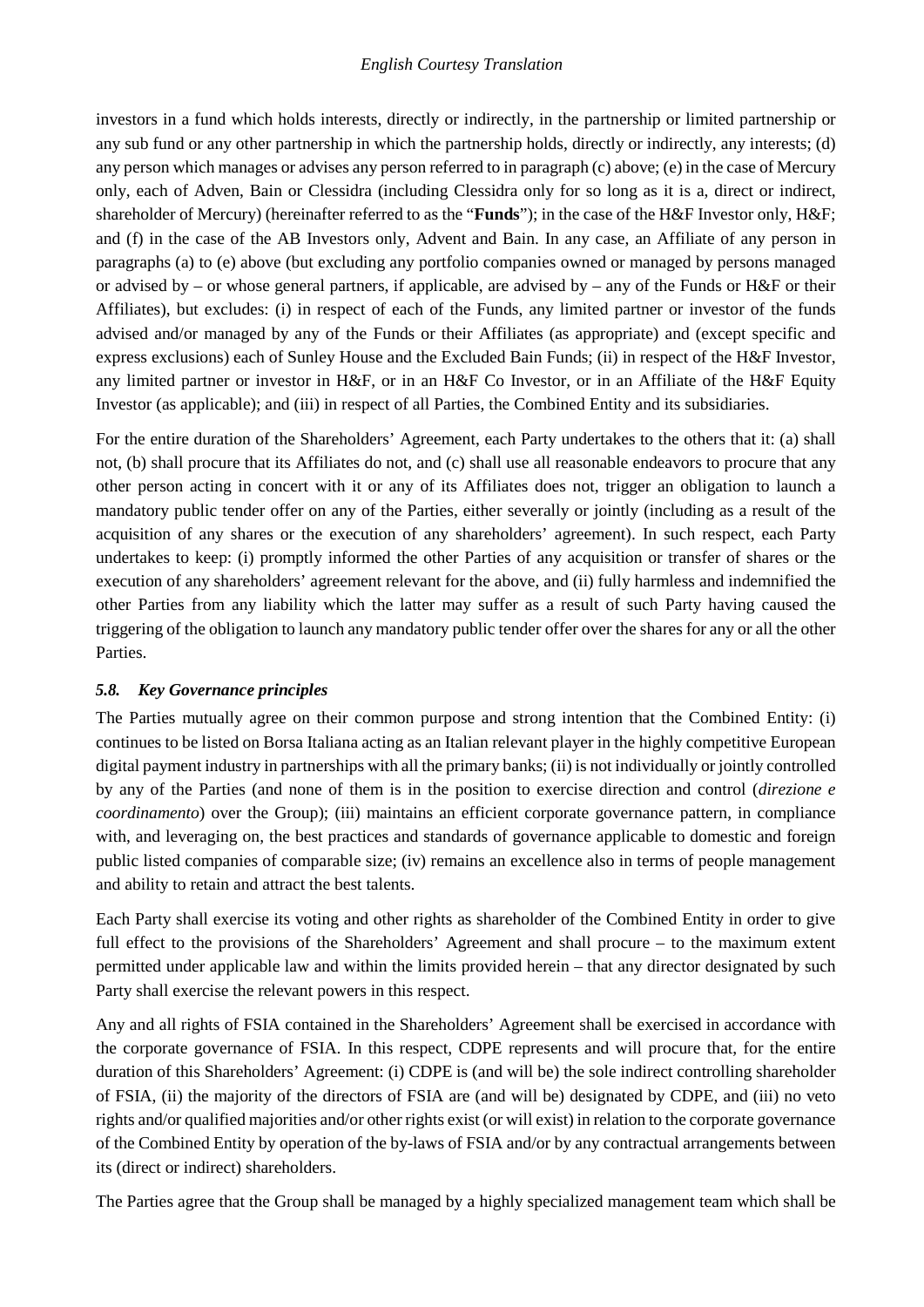well received by the institutional investors, leveraging on the professionalism at the various organizational level of the internal resources of both Nexi and SIA, as existing at the date hereof. In particular, the management team will be identified by the chief executive officer of the Combined Entity: (a) in accordance with the best practices for listed companies of comparable size and in line with the relevant principles and guidelines, as well as (b) taking into due account the competences and professional skills – as existing at the level of both SIA and Nexi, at the date hereof – for the future growth of the Combined Entity.

The Parties (other than the H&F Investor) agree that, as promptly as possible following the date of the Shareholders' Agreement, the Board of Directors shall adopt: (a) an initial Business Plan which shall reflect and expand the guidelines agreed by Nexi, SIA, Mercury, CDPE and FSIA pursuant to the Framework Agreement; and (b) an appropriate management retention package (in cash and/or shares), providing lock-up and – where needed – vesting obligations, in line with the best practices for listed companies of comparable size. For the entire duration of the Shareholders' Agreement, such Parties shall monitor the compliance with the agreed guidelines and shall exercise their voting and other rights as shareholders of the Combined Entity in order to give full effect to the guidelines subject to the primary and common goal to assure the value creation for, and the best interest of, all shareholders.

Mercury, the AB Investors and the H&F Investor shall procure that any and all directors, managers, officers and employees of any of them and/or any of their respective Affiliates cease to be directors and to hold any managerial positions/offices in the Material Subsidiaries (as defined below) with effect from the Effective Date. Moreover, the Parties agree that: (i) as promptly as possible following – and, in any case, within 15 (fifteen) business days from – a written request from CDPE, the Board of Directors shall amend the D&C Regulation so as to reflect any and all reasonable comments made by CDPE, also in terms of matters to be addressed by the D&C Regulation and relevant materiality thresholds and (ii) the Combined Entity shall cause the board of directors of each of the subsidiaries to acknowledge, approve and implement the D&C Regulation.

### *5.9. Resolutions of the Shareholders' Meetings and the Board of Directors' Meetings of Nexi*

To the purpose of this Essential information, "**Reserved Matters**" has the following meaning:

- 1) Notwithstanding any changes to Nexi's by-laws expressly contemplated in the Framework Agreement, any change in the incorporation documents (including the by-laws) of the Combined Entity or any Material Subsidiary (including any change in the name of the Combined Entity, or any change resulting from a reduction in share capital, merger or demerger (other than between wholly-owned Group entities or between such entities and Nexi), or transformation).
- 2) Any acquisition by the Combined Entity of its shares from shareholders, which is not made *pro rata* with respect to all shareholders.
- 3) Any capital increase in the capital of the Combined Entity or any subsidiary reserved to third parties to the exclusion or limitation of shareholders' legal option rights, other than capital increases to service LTIs or other management incentive/option plans.
- 4) Any liquidation, wind-up (or similar proceeding) of the Combined Entity or any Material Subsidiary ("**Material Subsidiary**" means any Affiliate of Nexi and SIA whose turnover in the 12 (twelve) months preceding the Effective Date has counted for more than 5% (five percent) of the overall turnover of, respectively, the Nexi group and the SIA group).
- 5) Any material change in the nature of the business activity of any member of the Group (including any investment, transaction, arrangement, agreement or understanding that is not directly related to the digital payment business), or the jurisdiction in which any member of the Group operates.
- 6) The de-listing of the Combined Entity.
- 7) The completion of any transaction, agreement or arrangement by the Combined Entity and/or any other member of the Group with a related party of the Combined Entity, as defined under IAS 24.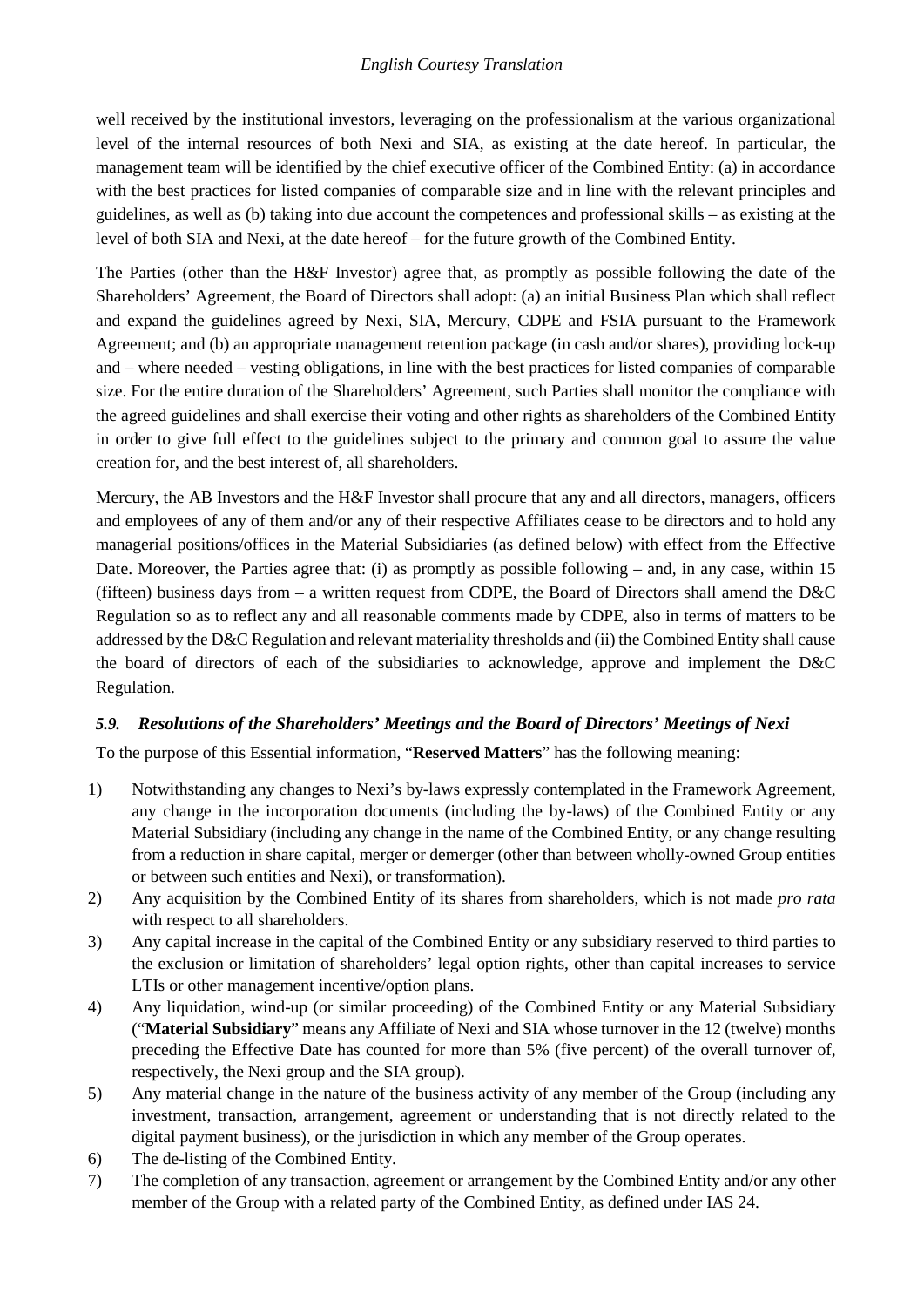- 8) The incurrence of any capital expenditure that would bring the ratio of the total annual value of the Group's capital expenditure to the Group's *pro forma* consolidated revenues above 20%.
- 9) The adoption of new regulations relating to the exercise of Group direction and control or any amendments to the D&C Regulations (after those made at the request of CDPE pursuant to the Shareholders' Agreement).
- 10) The performance by any member of the Group of any acquisition, sale, merger, demerger or other extraordinary transaction, when the value of the transaction exceeds a total of Euro 300,000,000 per year (except that in B Agreement, the value of the transaction exceeds a total of Euro 200,000,000).
- 11) The conclusion by any member of the Group of any financing or refinancing transaction, or the issuance of any bond or other debt instrument, that would cause the ratio of the Group's consolidated financial debt to the Group's pro forma consolidated EBITDA to exceed 4:1.
- 12) Any change in the reporting policies, fiscal and/or financial bases or methods, as well as in the principles/policies, reports or financial years of any member of the Group.
- 13) Any resolution to change the number of members of the Board of Directors of the Combined Entity that is not in accordance with the Shareholders' Agreement.
- 14) For the first 24 months after the Effective Date, the implementation of collective dismissal procedures or other personnel reduction procedures (other than voluntary procedures or early retirement plans) concerning any of the Italian Material Subsidiaries.

Each Party shall exercise its voting rights as shareholder of the Combined Entity in a coordinated and joint manner together with the other Parties on the resolutions concerning: (i) except for the H&F Investor, the Reserved Matters in such a way that, if the AB Investors, Mercury, CDPE and FSIA do not reach a common position among them in respect of the relevant resolution, all Parties (other than the H&F Investor which may vote at its discretion) shall vote together in order not to pass the resolution, and (ii) the appointment of the Board of Directors and the Board of Statutory Auditors of Nexi, so as to always comply with the relevant provisions of the Shareholders' Agreement. Moreover, each Party shall, to the maximum extent permitted under applicable law and in accordance with their fiduciary duties, procure that any director designated by such Party, from time to time, in the Combined Entity (but, for the sake of clarity, excluding any independent director) exercises his/her voting rights, as well as any other power and authority granted to him/her, in a coordinated and joint manner together with the directors designated by the other Parties on the resolutions concerning: (i) except for the H&F Investor, the applicable Reserved Matters in such a way that, if the nonindependent directors designated by the AB Investors, Mercury, CDPE and FSIA do not reach a common position among them in respect of the relevant resolution, all directors designated by the Parties (other than the directors designated by the H&F Investor who may vote at their discretion) shall vote together in order not to pass the resolution, and (ii) the appointment/replacement of the chief executive officer, the replacement of the members of the Board of Directors pursuant to Article 2386, paragraph 1, of the Civil Code and any other applicable matter, so as to always comply with the relevant provisions under the Shareholders' Agreement.

## *5.10. Composition of the Board of Directors and Board of Statutory Auditors of Nexi*

### *Board of Directors*

As from the Effective Date and until the earlier of (i) the date of the Shareholders' Meeting approving the annual financial statements of the Combined Entity as of December 31, 2021 and (ii) the date of the Shareholders' Meeting appointing a new Board of Directors following the one in office at the Effective Date (hereinafter, referred to as the "**First Term**"), the Board of Directors is composed as follows:

(i) 6 members – of whom 1 non-independent member to be appointed as vice-chairman and 4 members to qualify as independent directors and 1 member to satisfy the gender-equality requirements – jointly designated by CDPE and FSIA;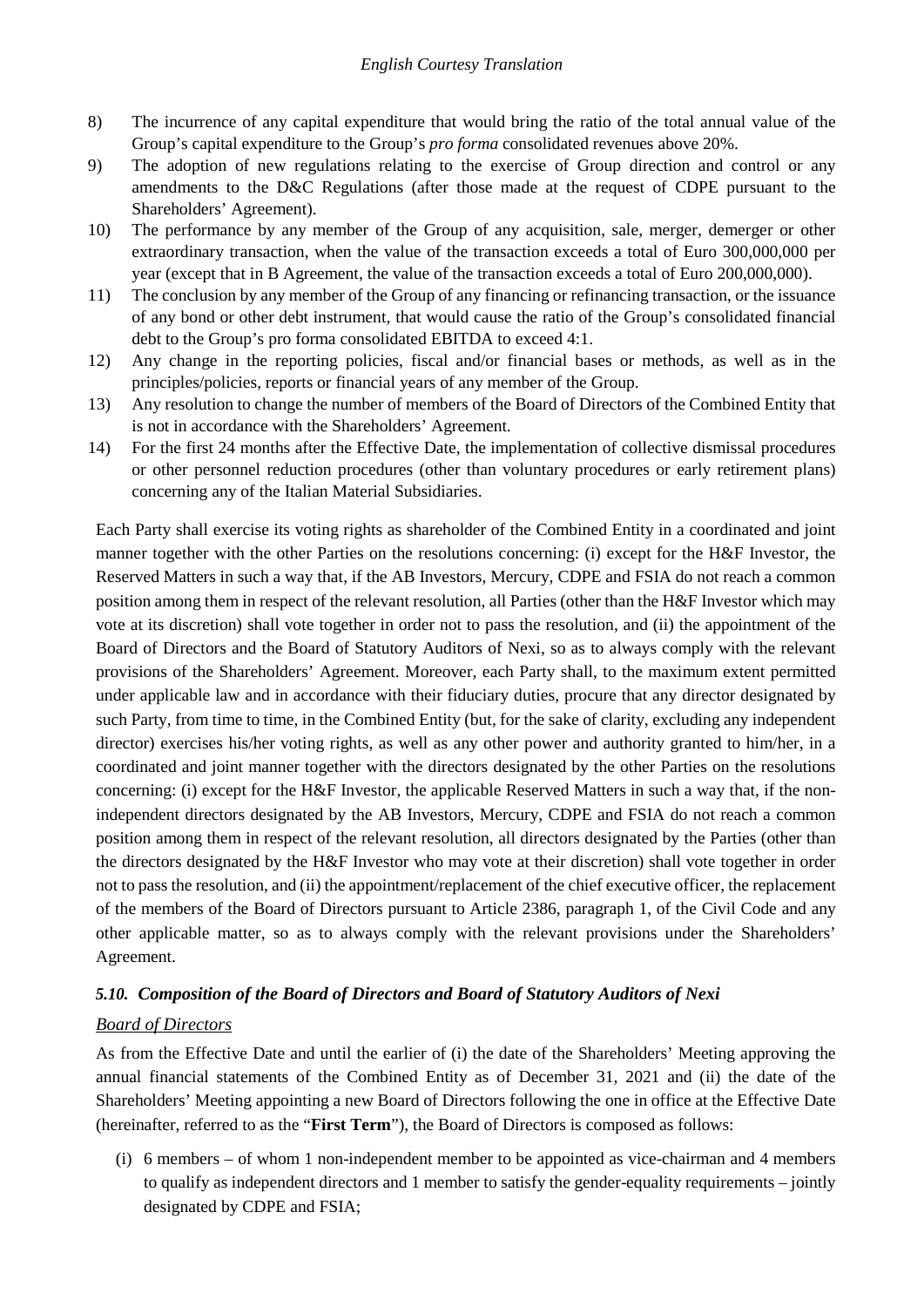- (ii) Paolo Bertoluzzo, as CEO of Nexi (the "**Initial CEO**");
- (iii) 4 members of whom 1 to be appointed as chairman, 3 members can also qualify as non-independent, and 1 member to qualify as independent director and 2 members to satisfy the gender-equality requirements – designated by Mercury;
- (iv) 1 (one) member who can also qualify as a non-independent director designated by AB Europe;
- (v) 1 (one) member who can also qualify as a non-independent director designated by Eagle SCA; and
- (vi) 2 (two) members who can also qualify as non-independent directors designated by the  $H \&F$ Investor.

The composition of the Board of Directors may be modified in case of decrease, during the First Term, of the aggregate shareholding percentage of the Combined Entity's share capital owned, directly or indirectly (including through the CDPE Vehicle), by CDPE and FSIA below the Governance Threshold (as defined in the Shareholders' Agreement). In this latter case, CDPE and FSIA shall cause that 1 (one) independent director designated by them promptly resigns from the office and the Parties shall cause that such resigning director is replaced, also pursuant to Article 2386, paragraph 1, of the Civil Code, by 1 (one) independent director jointly designated by Mercury and the AB Investors. Notwithstanding anything to the contrary, each of the rights provided under para. (iii), (iv) and (v) above shall be intended as attributed to Mercury and the AB Investors.

As from the date of expiry of the First Term (excluded) and until the date of the Shareholders' Meeting approving the annual financial statements of the Combined Entity as of December 31, 2024 (hereinafter, referred to as the "**Second Term**"), should CDPE and FSIA hold, directly or indirectly (including through the CDPE Vehicle), an aggregate shareholding percentage of the Combined Entity's share capital equal or higher than the Governance Threshold, the Board of Directors of Nexi will be composed as follows:

- (i) 6 members of whom 5 members to qualify as independent directors and 1 of them to be appointed as chairman, and 2 members to satisfy the gender-equality requirements – jointly designated by CDPE and FSIA;
- (ii) 2 members who can also qualify as non-independent directors jointly designated by Mercury and the AB Investors;
- (iii) Without prejudice to the Shareholders' Agreement, the Initial CEO;
- (iv) 2 members who can also qualify as non-independent directors designated by the H&F Investor; and
- (v) 2 members designated by the minorities.

Otherwise, from the expiry of the First Term (excluded) and until the Second Term, if CDPE and FSIA hold, directly or indirectly (including through the CDPE Vehicle), an aggregate percentage of the share capital of the Combined Entity lower than the Governance Threshold, Nexi's Board of Directors will be composed as follows:

- (i) 5 members including 4 independent members and 1 (one) of them to be appointed as chairman, and 2 members who satisfy the gender equality requirements of applicable law -jointly appointed by CDPE and FSIA;
- (ii) 3 members including 1 independent member and, in this case, 1 member who satisfy the gender equality requirements of applicable law - designated jointly by Mercury and the AB Investors;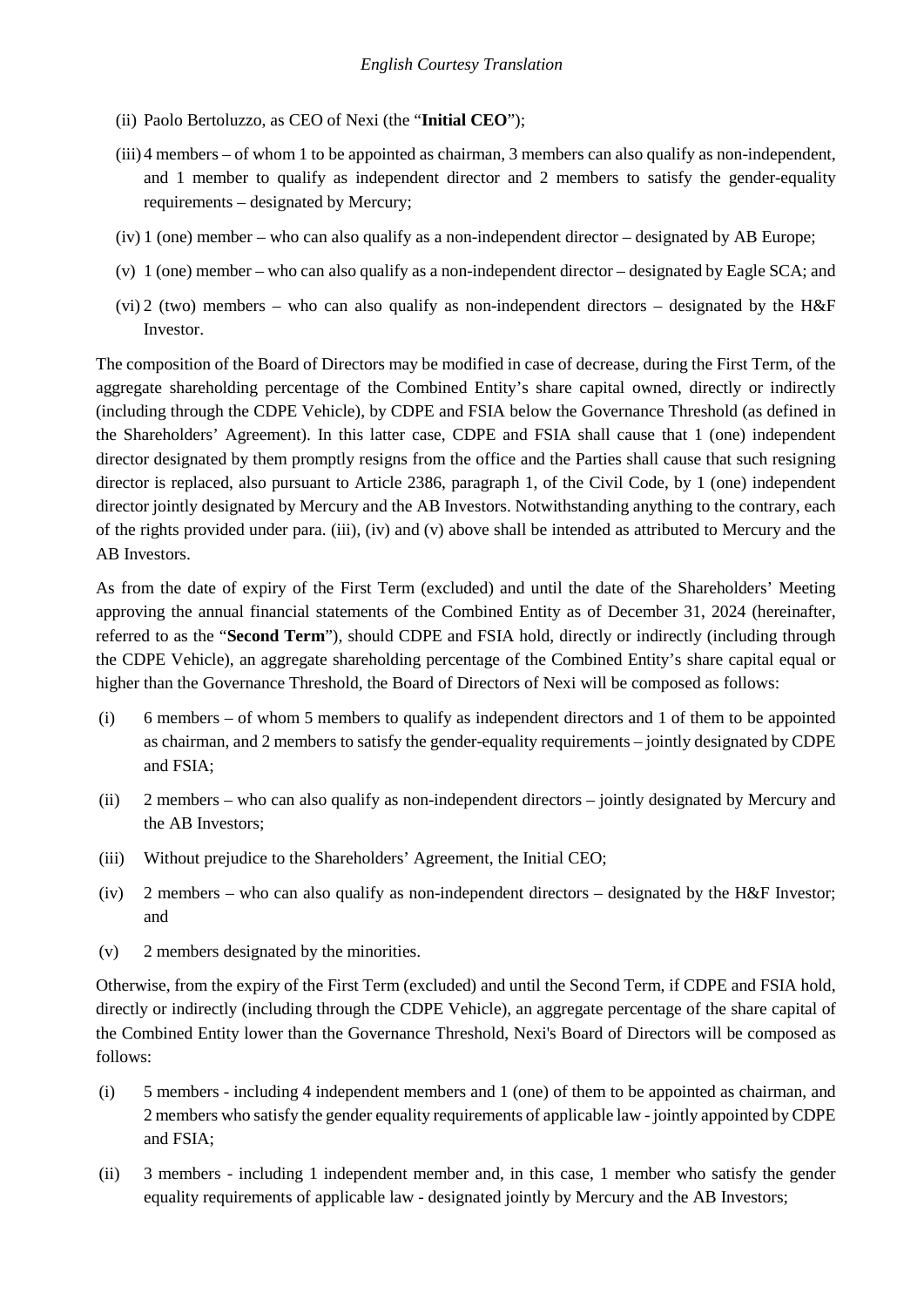- (iii) Without prejudice to the Shareholders' Agreement, the Initial CEO;
- (iv) 2 members who can also qualify as non-independent directors designated by the H&F Investor; and
- (v) 2 members designated by the minorities.

The abovementioned composition of the Board of Directors may be modified in case of increase or decrease, during the Second Term, of the aggregate shareholding percentage of the Combined Entity's share capital owned, directly or indirectly (including through the CDPE Vehicle), by CDPE and FSIA above or below the Governance Threshold. In these latter cases, Mercury and the AB Investors, or CDPE and FSIA (as the case may be) shall cause that 1 (one) independent director designated by them promptly resigns from the office and all Parties shall cause that the resigning director is replaced, also pursuant to Article 2386, paragraph 1, of the Civil Code, by 1 (one) independent director jointly designated by CDPE and FSIA, or Mercury and the AB Investors (as the case may be).

The Parties acknowledge and agree that: (i) all candidates, designated by the applicable Party(ies), to be appointed as independent directors of the Combined Entity shall have the requisites of independence prescribed for directors of listed companies by the law (including by the applicable Corporate Governance Code (*Codice di Autodisciplina*)); and (ii) in line with the best practices and standards of governance applicable to public listed companies, all candidates, designated by the applicable Party(ies), to be from time to time appointed or co-opted as members of the Board of Directors of the Combined Entity, shall (overall the "**Selection Criteria**"):

- (i) not be directors or employees of competitors of the Group or of any major commercial banks, nor employees of the Group (except for the chief executive officer who may be also *direttore generale* pursuant to Article 2396 of the Civil Code);
- (ii) satisfy certain professional requirements, such as international professional background and previous experiences as director or auditor in domestic or foreign listed entities, or with key roles in companies of size comparable to the one of the Combined Entity operating in the payment, digital technology, banking or financial sectors; and
- (iii) be identified in compliance with the applicable Law and the By-laws and also taking into account any appropriate indication by the Remuneration and Appointment Committee of the Combined Entity.

The Parties shall procure that at least 1 director designated by Mercury and the AB Investors) – on one side –, the H&F Investor – on another side – and CDPE and FSIA – on another side – sits as a member of: (x) the strategic committee of the Combined Entity; and (y) any further committee of the Board of Directors on which at least a director designated by the other Party(ies) sits from time to time.

Any director designated in accordance with the above, other than any individual holding the position of chief executive officer (*i.e.* CEO) of Nexi (the "**CEO**"), can be removed (with our without cause), from time to time, and at any time, by the Shareholders' Meeting, upon request of the Party(ies) which designated him/her. The requesting Party(ies) shall indemnify Nexi and/or the other Party(ies) against any claims or actions which the removed director may, respectively, advance or bring in connection with such removal. Should a director designated, other than any individual appointed as CEO of the Company, resign or, otherwise, cease for any reason whatsoever to hold his/her office during the First or Second Term (as applicable), then, the Party(ies) which designated the ceased director shall be entitled to designate the new director in order to preserve the composition of the Board of Directors set out above.

The Parties acknowledge and agree that the H&F Investor rights under the Nets Shareholders Agreement will be unaffected (for a description of which see the key information published on Nexi's website,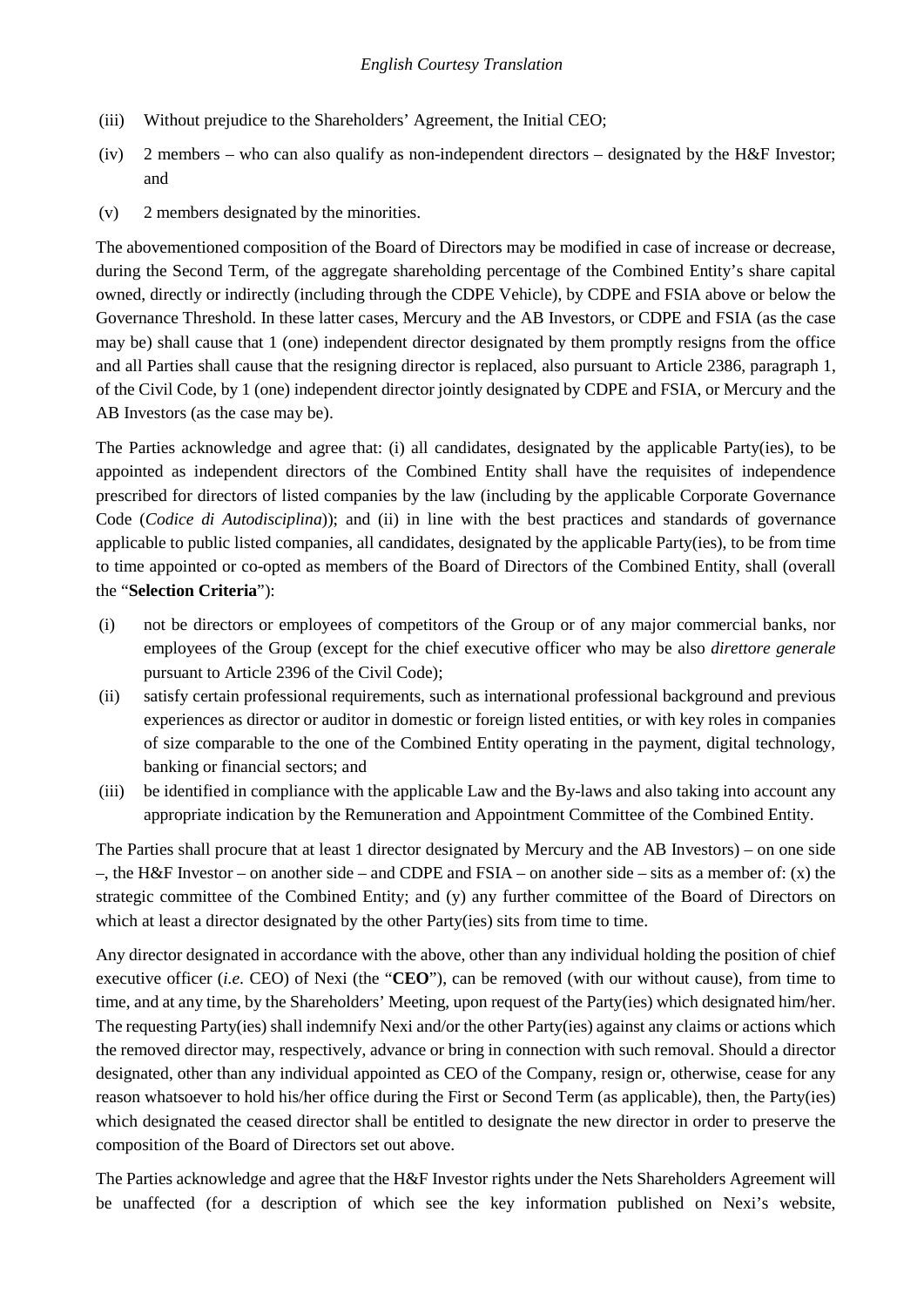### "*Investors/Governance*" section).

During the First Term the Initial CEO will: (a) be the chief executive officer (*amministratore delegato*) and sole "*direttore generale*" of Nexi and the Group pursuant to Article 2396 of the Civil Code, and (b) maintain the same delegated powers/authorities and the same roles/titles in the other subsidiaries of the Group as held at the date of the Shareholders' Agreement.

Without prejudice to the above, in the event that the Initial CEO ceases from the office as chief executive officer (*amministratore delegato*) for any reason whatsoever, within and no later than 15 (fifteen) days from the effective date of his cessation from the office (unless CDPE, FSIA, the AB Investors and Mercury have in the meantime agreed in writing upon the person replacing the Initial CEO as chief executive officer (*amministratore delegato*) and sole "*direttore generale*" of Nexi – hereinafter, referred to as the "**New CEO**"), CDPE, FSIA, the AB Investors and Mercury, with the support of a jointly identified specialised headhunting company, will proceed with the selection of the New CEO, according to the specific procedures and criteria detailed in the Shareholders' Agreement.

The Parties acknowledge and agree that: (x) Mercury will previously consult the H&F Investor in respect of the above designation process it remaining understood that Mercury and the AB Investors will be the sole Parties involved in such designation process vis-à-vis CDPE and FSIA; (y) the selection mechanism set forth in this Clause will apply for the designation of any New CEO; (w) any New CEO will be granted substantially with the same scheme of delegated powers/authorities vested with – and the same roles/titles in the other subsidiaries of the Group held by – the Initial CEO; and  $(z)$  the remuneration (including, without limitation, the fixed and variable remuneration and any fringe benefits) of any New CEO shall be in line with the then applicable market practice.

### *Board of Statutory Auditors*

During the First Term the Board of Statutory Auditors is composed as follows:

- (i) 1 effective member and 1 alternate member jointly designated by CDPE and FSIA; and
- (ii) the remaining 2 effective member of whom 1 acting as chairman of the Board of Statutory Auditors and 1 (one) alternate member jointly designated by Mercury and the AB Investors.

Each Party shall cause that for the entire duration of the Second Term, the Board of Statutory Auditors is composed as follows (in compliance with applicable law and the By-laws):

- (i) 1 effective member and 1 alternate member jointly designated by CDPE and FSIA;
- (ii) 1 effective member jointly designated by the AB Investors and Mercury; and
- (iii) 1 effective member, who will act as chairman of the Board of Statutory Auditors, and 1 alternate member, designated by the minorities.

Should any effective and/or alternate auditor designated pursuant to above resign or, otherwise, cease for any reason whatsoever to hold his/her office prior to the expiry of the terms thereof, the Party(ies) which designated the ceased auditor shall designate (in compliance with the applicable law and the By-laws) the new auditor in order to preserve the composition of the Board of Statutory referred to above.

## *5.11. Lock-up provisions, permitted transfers and call option*

The Parties (other than the AB Investors and the H&F Investor) agree that for a period of:

(i) 6 months starting from the Effective Date (hereinafter, referred to as the "**First Lock-up Period**"), each Party shall not transfer any shares of the Combined Entity and be prevented from any hedging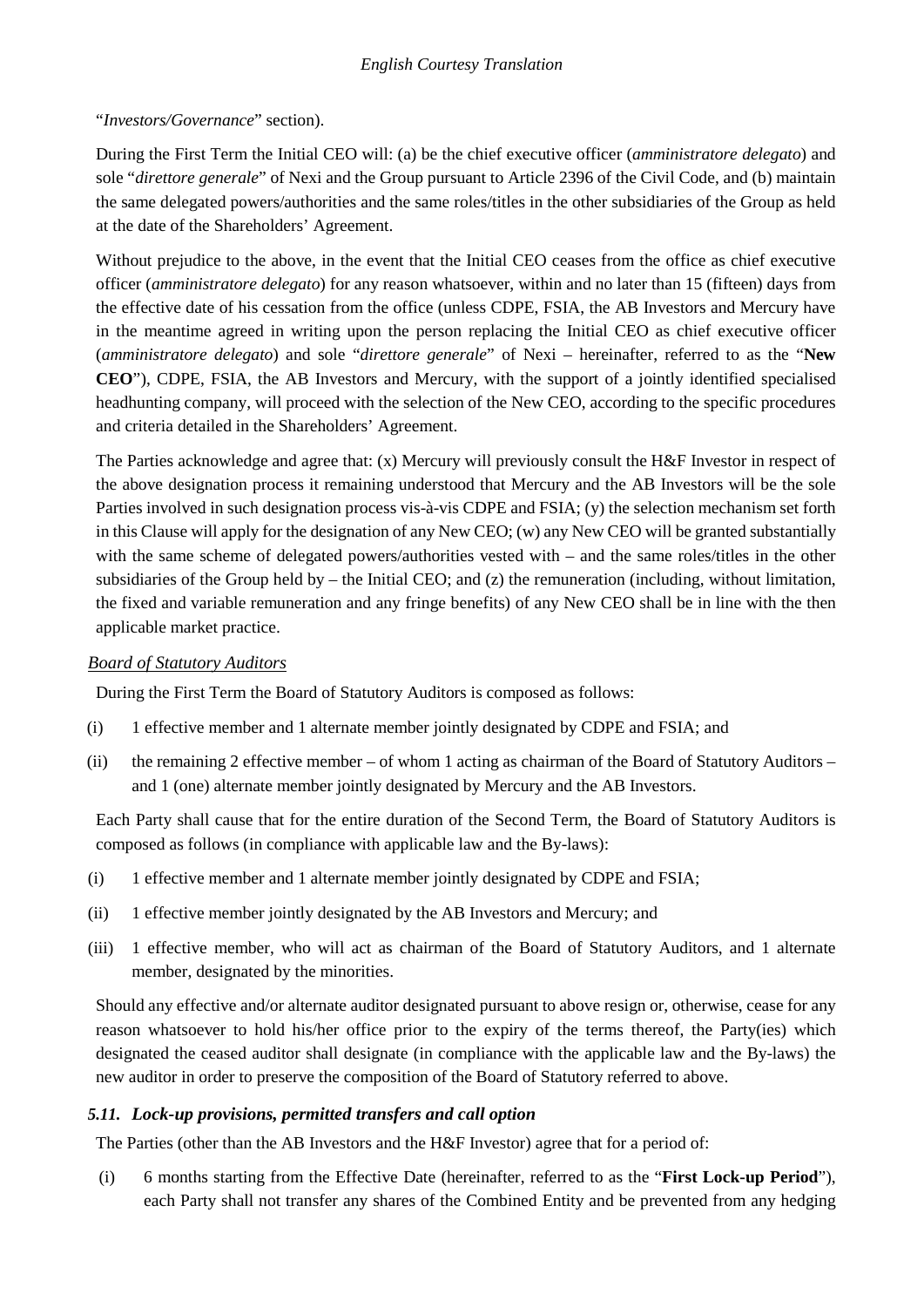activity on the shares of the Combined Entity; and

(ii) 12 months from the expiry of the First Lock-up Period (hereinafter, referred to as the "**Second Lockup Period**"), each of the applicable Parties shall not transfer any shares of the Combined Entity, it being understood that, during such Second Lock-up Period, Mercury (as well as Poste, **or its wholly owned Affiliate owning shares in Nexi,** in case of FSIA Reorganization, and Clessidra (or Fides, or any other of its Affiliates), in case of Mercury Reorganization) to transfer up to 50% of the shares of the Combined Entity owned by it as of the expiry date of the First Lock-up Period and the remaining 50%, at any time, to the extent that the price per share, as of the trading day prior to the date of the relevant transfer, is higher than Euro 16.88.

Notwithstanding anything to the contrary, at any time, including during the First Lock-up Period and the Second Lock-up Period:

- (i) each Party shall be permitted to transfer all or part of its shares of the Combined Entity: (a) to its Affiliates; or (b) upon mandatory provisions of law or order from any competent authority; and
- (ii) Mercury shall be entitled to transfer all or part of its shares of Nexi: (a) to Affiliates and to Intesa San Paolo S.p.A. (in the latter case up to the 2.5% of the share capital of Nexi); (b) to any person which is an employee of Nexi as of the date of the Shareholders' Agreement (and to any further person for the purposes of any relevant sell-to-cover procedure); (c) in compliance with the exceptions to the lockup undertakings as expressly provided in the placement agreements executed by Mercury on October 6, 2020; (d) to Clessidra (or Fides, or any other of its Affiliates) as a result of the Mercury Reorganization, subject to Clessidra (and the relevant Affiliate, if this is the case) agreeing to adhere to the Shareholders' Agreement as if it(they) were a Party(ies) hereto by entering into one or more specific deeds of adherence with the other counterparties to the Shareholders' Agreement; (e) in compliance with any obligations which Mercury has and/or rights Mercury has granted which require it to transfer or would on exercise thereof require it to transfer any shares of Nexi, in each case to the extent those obligations and/or rights have been fairly disclosed to CDPE and FSIA prior to the execution date of the Shareholders' Agreement; and (f) pursuant to (i) any security interest, margin loan or similar financing incurred by Mercury and/or Clessidra Funds or its Affiliates Companies concerning any share of Nexi (the "**Margin Loan Security Interest**") and/or (ii) any enforcement of any Margin Loan Security Interest,

notwithstanding specific provision (as provided for in the Framework Agreement) for purposes of the effectiveness of any transfer pursuant to clause (i)(a) above to an Affiliate (including FSI and/or Poste **and any of their respective wholly owned Affiliates** as a result of the FSIA Reorganization) that is not already a Party to the Shareholders' Agreement.

Notwithstanding anything in the Other SHAs to the contrary, for the entire duration of the Shareholders' Agreement, the AB Investors undertake not to, without the prior written consent of CDPE (not to be unreasonably withheld in case CDPE together with FSIA and their Affiliates, in aggregate, maintain a shareholding larger than each of the AB Investors, Mercury and their participated person): (i) transfer their shares of the Combined Entity to any person which is participated (whether directly or indirectly via their subsidiaries) by both AB Europe and Eagle SCA; and (ii) transfer their shares of the Combined Entity to Mercury or any of its subsidiaries.

If any of Mercury, AB Europe and/or Eagle SCA, elect to complete a first transfer, individually or jointly, of all or part of their shares representing at least 1% (one percent) of the Nexi's share capital (hereinafter, referred to as the "**Selling Shareholder**"), CDPE will have, pursuant to Article 1331 of the Civil Code, an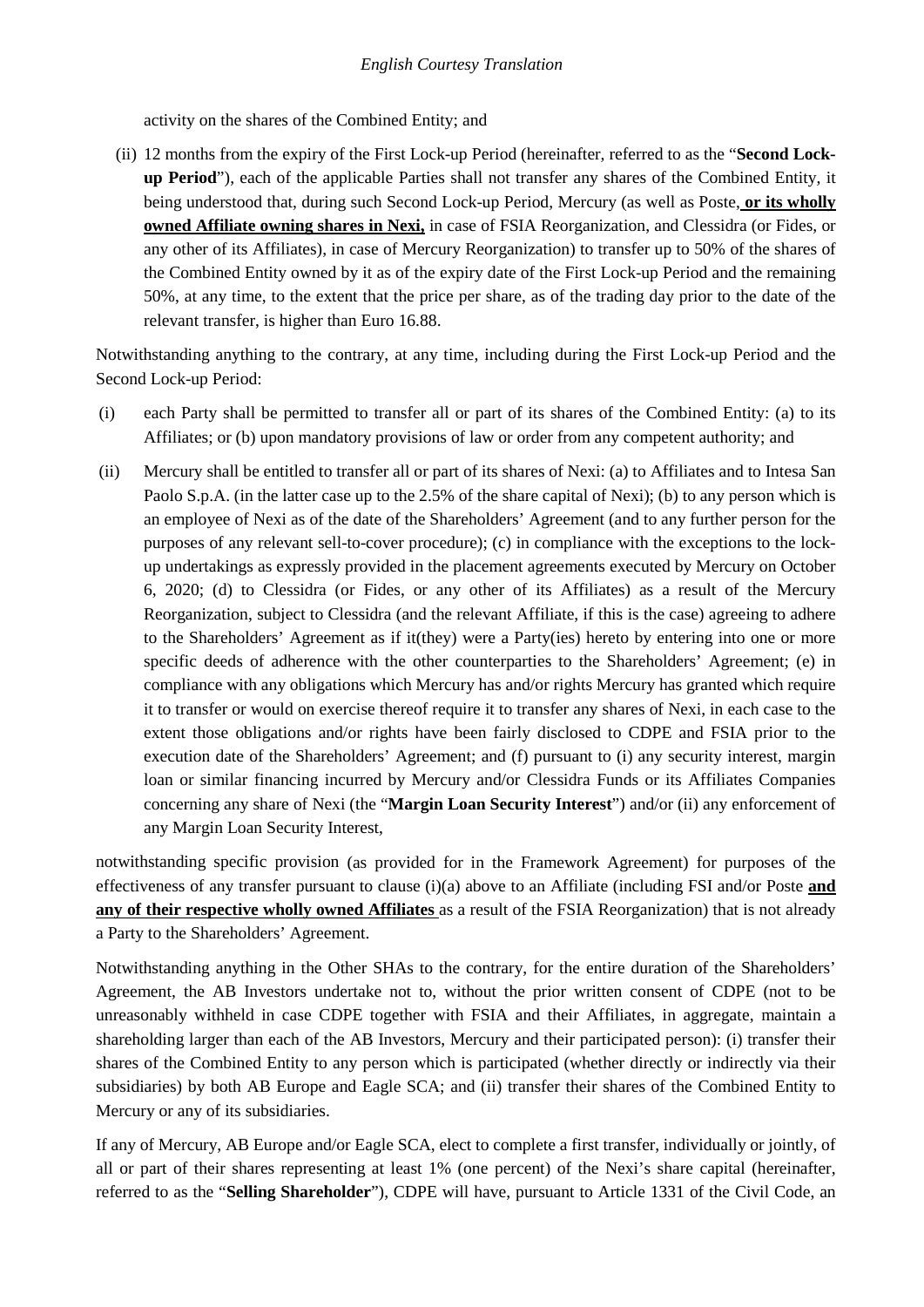irrevocable option with respect to such first transfer (hereinafter, referred to as the "**Call Option**"), but will not be obliged, to purchase from the Selling Shareholder(s), which will be instead obliged (irrespectively of the number of Shares it/they owns(own)) to (jointly) sell (directly and/or through any Tagging Shareholders), a number of Shares equal to the "**Basket Shares**" (hereinafter, referred to as the "**On-option Shares**". For purposes of clarity, "Basket Shares" means a number of shares of the Combined Entity representing 5% of the share capital of the Combined Entity), it being understood that, as a condition to the First Transfer (as defined below), the Selling Shareholder(s) shall always be in the position to directly sell (or procure the sale of) to CDPE a number of On-option Shares equal to the Basket Shares. To such end, within 5 business days from the date when the transfer of shares pursuant to the above is effected by the Selling Shareholder(s) for the first time during the term of the Shareholders' Agreement (hereinafter, referred to as the "**First Transfer**"), the Selling Shareholder(s) shall deliver a written notice to CDPE (hereinafter, referred to as the "**Transfer Notice**"), with copy to the Tagging Shareholders, whereby the Selling Shareholder(s) states(state) the number of transferred shares and the price payable per each transferred share.

"**Tagging Shareholders**" means: (i) the H&F Investor under the Shareholders' Deed and/or any of its Affiliates; (ii) nInvestment 1 ApS, Bamboh Co-Investments ApS, Stargazer Invest ApS, Investment Lux S.C.Sp. and EmpCo A/S under the Management Sell-Down Letter, in each case to the extent they have not waived their relevant rights thereunder; and (iii) Mercury, AB Europe, Eagle SCA, and/or any of their respective Affiliates.

The Call Option can be exercised by CDPE according to specific terms and conditions provided under the Shareholders' Agreement, among which:

- (i) the Selling Shareholders shall procure that, in case one or more Tagging Shareholders has(have) elected to transfer its/his/their shares of the Combined Entity in the context of the Call Option pursuant to the applicable provisions of the Nets Shareholders Agreement and the Management Sell-Down Letter, such Tagged Shares will be acquired by CDPE (and/or any of its Affiliates) simultaneously with (and on the same terms as) the transfer by same Selling Shareholder(s) of the other Optioned Shares to CDPE, subject to the positive assessment performed by CDPE on the Tagging Shareholder(s) with respect to CDPE's compliance and investment criteria policies, and anti-money laundering rules (and provided, in any event, (a) that the number of Tagged Shares shall reduce accordingly the number of Shares to be transferred by the Selling Shareholder(s) to CDPE (and/or any of its Affiliates) in the context of the Call Option with the effect that the Optioned Shares remain unchanged, and (b) that, if no notice is delivered by the Selling Shareholder(s) pursuant to (and within the deadline set forth in) point (iii) above, the relevant Call Option will be validly exercised in respect of the Optioned Shares only;
- (ii) the exercise of the Call Option will be subject to CDPE (or any of its Affiliates, including the CDPE Vehicle, as the case may be) agreeing in writing to the terms of the Underwriter Lock-Up (as defined and disciplined in the Nets Shareholders Agreement) in respect of the Optioned/Tagged Shares or of any other customary lock-up arrangements equivalent to those which the Selling Shareholder(s) or the Tagging Shareholder(s) entered into in the context of the First Transfer or the Second Transfer (as defined below) (as the case may be), which, in any case, shall have a duration not exceeding 12 months from the closing date of the exercise of the Call Option;
- (iii) the exercise of the Call Option will be subject to such exercise not triggering any obligation to launch any mandatory public tender offer over the shares and any mandatory regulatory consent being obtained.

"**Optioned Shares**" means the number of On-Option Shares on which one elects to unconditionally and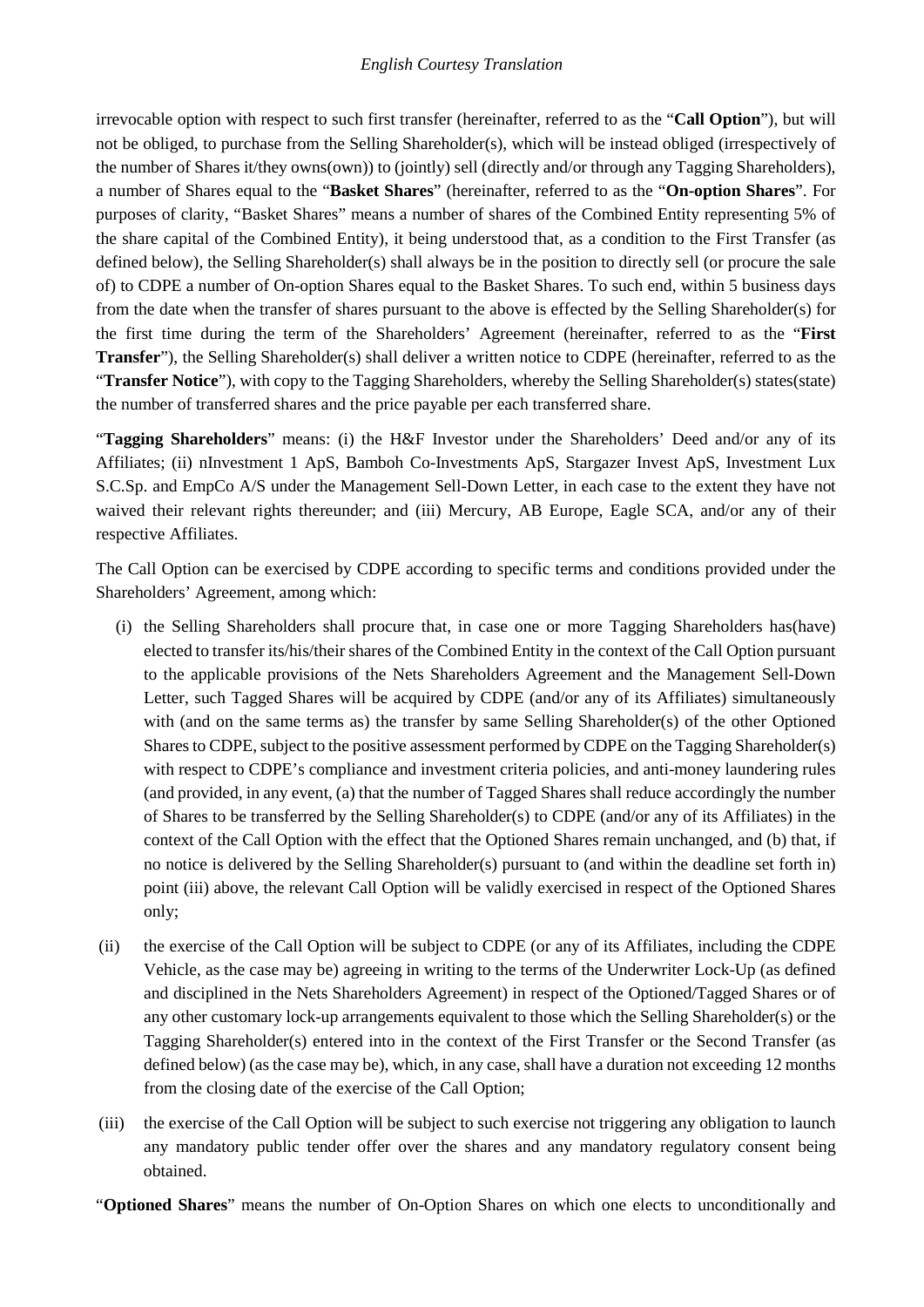irrevocably exercise the Call Option, which, in any case, cannot be less than 2.5% of the Combined Entity's share capital. "**Tagging Shares**" means the number of shares of the Combined Entity which each applicable Tagging Shareholder is entitled to transfer to CDPE pursuant to the applicable provisions of the Nets Shareholders Agreement and the Management Sell-Down Letter.

The procedure related to the exercise of the Call Option will apply, *mutatis mutandis*, also in case, following completion of the First Transfer without CDPE having exercised the Call Option (or having exercised it for a number of Optioned Shares lower than the Basket Shares), any of the Selling Shareholders further elects to make a second transfer (such further transfer, hereinafter, referred to as the "**Second Transfer**") of all or part of its shares of the Combined Entity, representing at least 1% of the Combined Entity's share capital, provided however that:

- (i) if in the context of the First Transfer CDPE has delivered an Exercise Notice and acquired all the Basket Shares, then the Second (and any further) Transfer by the Selling Shareholder(s) will no longer be subject to the Call Option;
- (ii) if in the context of the First Transfer CDPE has delivered an Exercise Notice and acquired a number of Optioned Shares lower than the Basket Shares, then the On-option Shares that the Selling Shareholder(s) shall be obliged to sell (directly and/or through any Tagging Shareholders) to CDPE will be equal to the difference between the Basket Shares and the Optioned Shares actually acquired by CDPE in the context of the First Transfer (hereinafter, referred to as the "**Residual On-option Shares**");
- (iii)if in the context of the First Transfer CDPE has not delivered the relevant notice and has not acquired Optioned Shares, then the Residual On-option Shares will be equal to 2.5% of the Combined Entity's share capital;
- (iv) in the context of the Second Transfer, CDPE may decide to exercise the Call Option on all (or only part of) the Residual On-Option Shares (or on all or part of the shares of the Combined Entity representing 2.5% of the Combined Entity's share capital, as the case may be under point (ii) or (iii) above), it being understood and agreed that any subsequent transfer of shares by any of the Selling Shareholders shall no longer be subject to the Call Option.

Mercury and the AB Investors hereby undertake (i) not to promote, support and/or encourage any stake building strategy concerning the Combined Entity by industrial operators in digital payment systems or any of their subsidiaries, and (ii) not to seek, solicit or induce any offer by same operators/competitors or any of their Affiliates for the direct or indirect purchase of all of part of the shares owned by them. For the sake of clarity, it being agreed that any general discussion with such operators outside the scope of the above topics shall not breach the above undertakings.

### *5.12. Other commitments*

In the event of any specific conflict between the terms and conditions of the Shareholders' Agreement and the Other SHAs and/or the New By-Laws, as long as this Shareholders' Agreement remains in force: (i) unless otherwise provided therein, the provisions of the Shareholders' Agreement shall prevail among the Parties, and (ii) each Party shall exercise all voting and other rights and powers available to it so as to give effect to the maximum possible extent to the provisions of the Shareholders' Agreement and, if necessary, to procure (to the extent possible) any required amendment to the New By-Laws and/or the Other SHAs.

CDPE and FSIA, on one side, and Mercury and the AB Investors, on the other side, shall cause that the members of the Board of Directors of Nexi, designated, respectively, by each of them pursuant to the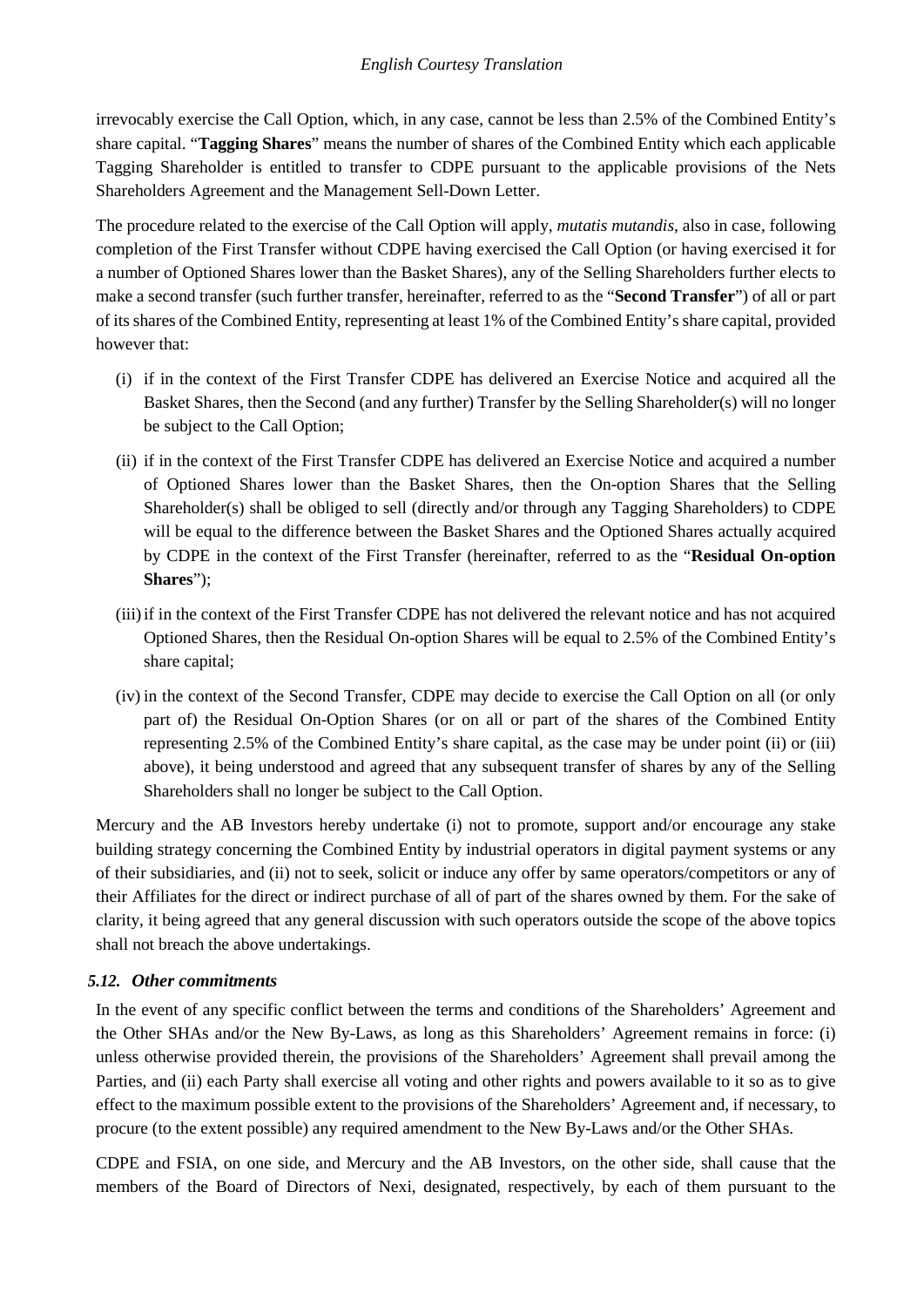Shareholders' Agreement (other than the independent directors and the CEO), subject to her/his fiduciary duties, always represents their joint position in the discussion with the members of the Board of Directors of Nexi designated by CDPE and FSIA concerning the Reserved Matters.

### *Section III - the main contents of the shareholder' agreements provided for in the B Agreement in relation to Nexi, as amended on May 18, 2021, are set out below (please note that the text of such amendments and additions is indicated in bold underlined type).*

### *5.13. Other separate agreements no mandatory tender offer obligations*

Each Party to the B Agreement (hereinafter, individually, the "**Party**" and collectively, the "**Parties**") confirms and undertakes that it and its Affiliates are not parties to – and shall not enter into – any shareholders' agreements relating to Nexi, other than: (i) the Shareholders' Agreement; (ii) those shareholders' rights and obligations arising under or in connection with the Framework Agreement; (iii) the rights and obligations arising under or in connection with the Nets Framework Agreement; (iv) the shareholders' agreement among the shareholders of Mercury entered into on March 11, 2019, as subsequently amended or supplemented, relating to Mercury and Nexi; (v) the Nets Shareholders Agreement; (vi) the Management Sell-Down Letter; (vii) any shareholders' agreement entered into (or to be entered into) among CDPE and one or more strategic partners in their capacity as shareholders of the CDPE Vehicle (as defined below), relating to same CDPE Vehicle and, subject to compliance with the other provisions related to the CDPE Vehicle and included in the Shareholders' Agreement, to the Combined Entity; and (viii) any agreement to be entered into between CDPE and Poste **(or any wholly owned Affiliate thereof)** setting forth the terms of the FSIA Reorganization and the Transfer to CDPE (or any of its Affiliates, including the CDPE Vehicle) of the Shares eventually owned by Poste in accordance (all rights, obligations and agreements referred to in points from (iii) to (viii) above, hereinafter, collectively, for the purposes of the B Agreement, the "**Other SHAs**").

For the entire duration of the Shareholders' Agreement, each Party undertakes to the others that it: (a) shall not, (b) shall procure that its Affiliates do not, and (c) shall use all reasonable endeavors to procure that any other person acting in concert with it or any of its Affiliates does not, trigger an obligation to launch a mandatory public tender offer over the shares on any of the Parties, either severally or jointly (including as a result of the acquisition of any Shares or the execution of any shareholders' agreement). In such respect, each Party undertakes to keep: (i) promptly informed the other Parties of any acquisition or transfer of shares or the execution of any shareholders' agreement relevant for the above, and (ii) fully harmless and indemnified the other Parties from any liability which the latter may suffer as a result of such Party having caused the triggering of the obligation to launch any mandatory public tender offer over the shares for any or all the other Parties.

### *5.14. Key governance principles*

For further information on such paragraph, please refer to the provisions of the respective paragraph of the A Agreement (see paragraph 5.8 above), it being understood that such provisions, pursuant to the B Agreement, do not apply to the AB Investors and the H&F Investor.

### *5.15. Resolutions of the Shareholders' Meeting and the Board of Directors' Meeting of Nexi*

For further information on such paragraph, please refer to the provisions of the respective paragraph of the A Agreement (see paragraph 5.9 above), it being understood that such provisions, pursuant to the B Agreement, do not apply to the AB Investors and the H&F Investor.

# *5.16. Compositions of the Board of Directors Board of Directors*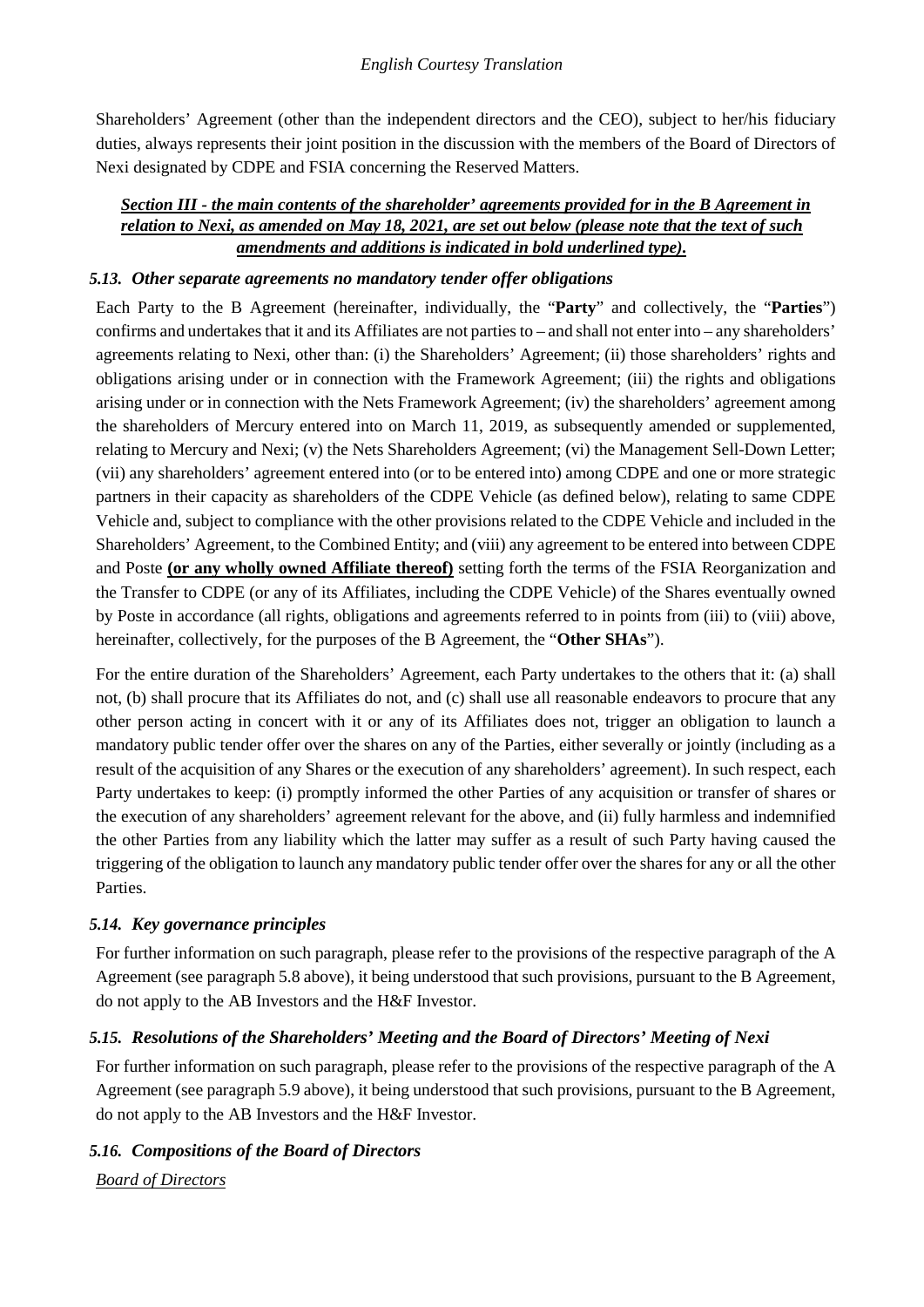The Parties shall cause that from the Effective Date the Board of Directors is composed as follows:

- (i) 6 members of whom 2 to satisfy the gender-equality requirements and at least 4 independent, one of those independent to be appointed as chairman – jointly designated by CDPE and FSIA;
- (ii) the Initial CEO;
- (iii) 4 members of whom 1 independent and to satisfy the gender-equality requirements designated by Mercury; and
- (iv) 2 members designated by the minorities.

The above composition of the Board of Directors may be modified in case Mercury (directly or through any of its Affiliates) ceases to hold an aggregate percentage equal to (or higher than) 13.5% of the Combined Entity's share capital (other than as a result of any permitted transfer), Mercury shall cause that 1 independent director (which satisfies the gender-equality requirements) designated by it promptly resigns from the office and all Parties shall cause that the resigning director is replaced, also pursuant to Article 2386, paragraph 1, of the Civil Code, by 1 independent director (which satisfies the gender-equality requirements) designated by CDPE and FSIA.

In case Mercury (directly or through any of its Affiliates) ceases to hold an aggregate percentage equal to (or higher than) 12% of the Combined Entity's share capital (other than as a result of any permitted transfer), Mercury shall cause that 1 director designated by it promptly resigns from the office and all Parties shall cause that the resigning director is replaced, also pursuant to Article 2386, paragraph 1, of the Civil Code, by 1 independent director designated by CDPE and FSIA.

Also with reference to the B Agreement, the Selection Criteria of the A Agreement are applied, as described in paragraph 5.10 above (to which reference should be made).

The Parties shall procure that at least 1 director designated by Mercury and by CDPE and FSIA sits as a member of: (x) the strategic committee of the Combined Entity; and (y) any further committee of the Board of Directors on which at least a director designated by the other Party(ies) sits from time to time.

Any director designated in accordance with the above, other than any CEO, can be removed (with or without cause), from time to time, and at any time, by the Shareholders' Meeting, upon request of the Party(ies) which designated him/her. The requesting Party(ies) shall indemnify Nexi and/or the other Party(ies) against any claims or actions which the removed director may, respectively, advance or bring in connection with such removal. Should a director designated, other than any CEO, resign or, otherwise, cease for any reason whatsoever to hold his/her office, then the Party(ies) which designated the ceased director shall be entitled to designate the new director in order to preserve the composition of the Board of Directors set out above.

During the B Agreement, the Initial CEO will (a) be the CEO and sole "*direttore generale*" of Nexi and the Group pursuant to Article 2396 of the Civil Code, and (b) maintain the same delegated powers/authorities and the same roles/titles in the other subsidiaries of the Group as held at the date of the Shareholders' Agreement.

With reference to the appointment of the "**New CEO**", if any, the same terms and procedures referred to in the A Agreement and described under paragraph 5.10 above (to which reference should be made) will apply *mutatis mutandis*.

### *Board of Statutory Auditors*

For the entire duration of the Shareholders' Agreement the Board of Statutory Auditors shall be composed as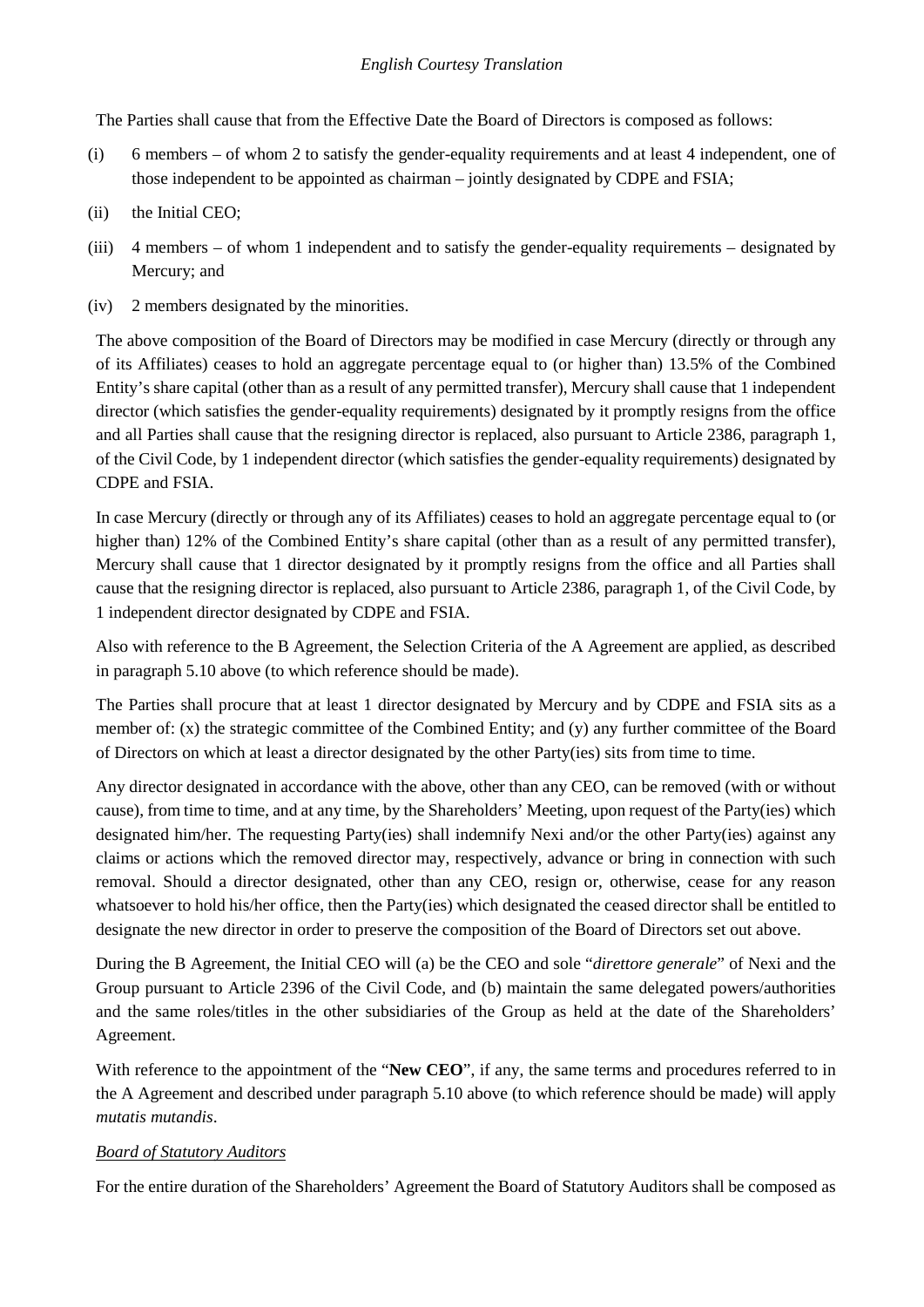#### follows:

- (i) 1 effective member and 1 alternate member jointly designated by CDPE and FSIA;
- (ii) 1 effective member designated by Mercury; and
- (iii) 1 effective member, who will act as chairman of the Board of Statutory Auditors, and 1 alternate member, designated by the minorities.

Should any effective and/or alternate auditor designated pursuant to the above, resign or, otherwise, cease for any reason whatsoever to hold his/her office prior to the expiry of the terms thereof, the Party(ies) which designated the ceased auditor shall designate (in compliance with the applicable law and the New By-laws) the new auditor in order to preserve the above composition of the Board of Statutory Auditors.

### *5.17. Lock-up and permitted transfers*

For further information on such paragraph, please refer to the provisions of the respective paragraph of the A Agreement (see paragraph 5.9 above), it being understood that such provisions, pursuant to the B Agreement, do not apply to the AB Investors and the H&F Investor. For the sake of clarity, it should be noted that according to the B Agreement the provisions related to the Call Option of CDPE do not apply.

### **6. Duration of the Shareholders' Provisions**

The Framework Agreement – attached to which are the A Agreement and the B Agreement – has been executed on February 11, 2021 **and amended on May 18, 2021**.

The Framework Agreement is effective from the date of its execution and does not provide for a duration term, remaining anyhow subject to the provisions of art. 123 of the CFA. The shareholders' agreements contained in the Framework Agreement and subject of this notice shall in any event cease to be effective as of the Effective Date.

The Framework Agreement also provides that if the parties decide not to implement the Transaction, all provisions of the Framework Agreement shall cease to be effective. In addition, the Framework Agreement expressly provides that if any of the conditions precedent is not fulfilled by the Long Stop Date, the Framework Agreement shall automatically terminate. Finally, if any event, any fact or circumstance occurs prior to the closing date of the SIA-Nexi Merger which, individually or together with others, prevents the occurrence of any of the conditions precedent by the Long Stop Date, the parties shall be entitled to terminate the Framework Agreement.

The A Agreement, if the case may be, shall become effective as of the Effective Date and (with the sole exception of the provisions relating to lock-ups, permitted transfers and the Call Option, which shall become effective as of the Effective Date and remain fully effective until the expiration of the  $3<sup>rd</sup>$  anniversary following the Effective Date) shall remain fully effective until the earlier of the following dates:

- (i) the date on which Mercury, the AB Investors and Clessidra (directly or through any of their Affiliates) cease to hold an aggregate percentage equal to (or higher than) 8.5% of the Combined Entity's share capital;
- (ii) the date on which CDPE and FSIA (directly or through any of their respective Affiliates, including the CDPE Vehicle) cease to hold an aggregate percentage equal to (or higher than) 50% of the shares of the Combined Entity jointly held by them as of the Effective Date:
- (iii) a mutual agreement in writing among Mercury, the AB Investors, CDPE and FSIA; and
- (iv) the  $3<sup>rd</sup>$  anniversary from the Effective Date.